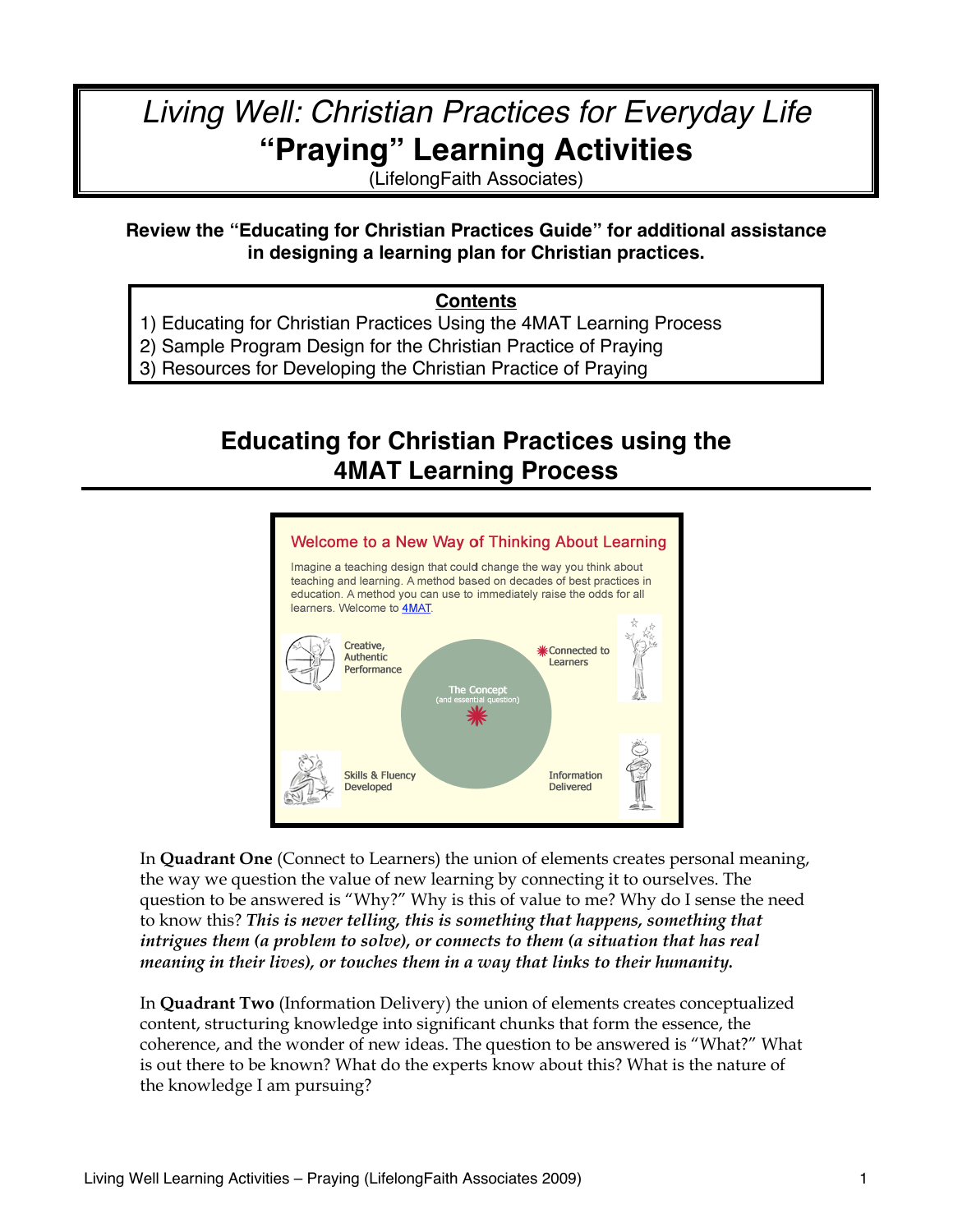In **Quadrant Three** (Skill and Fluency Development) the union of elements creates usefulness (and the more immediate the better), the transferability into one's life, problem solving with the learning. The question to be answered is "How?" How does this work? Will this streamline my tasks? How will this be of use in my life? *This is where learners take the learning and do something with it, something that has meaning for them. This is where relevance is demonstrated.* 

In **Quadrant Four** (Creative and Authentic Performance), the union of elements creates creative integration, the way we adapt the learning into something new and unique. The question to be answered is "What If?" If I use this in my own way, what will happen? What can I create and how will that creation expand, enhance, and maybe even transform the world I know? *The world "per-form" means to form through and that is the essence of this step. It represents the merging of the learning and the learner.*

McCarthy emphasizes that knowledge must be used. It must operate in one's life. And because all human beings are unique, we use and then integrate learning in our own inimitable, incomparable ways. What we learn is transformed into a particular use, a distinct way of doing, a matchless refinement of a method, a unique understanding. It is transformed. It becomes for us. It is in the transformation that real understanding happens.

### **4 MAT References**

- Website: www.aboutlearning.com
- *Teaching Around the 4MAT Cycle—Designing Instructive for Diverse Learners with Diverse Learning Styles.* Bernice McCarthy and Dennis McCarthy. Thousand Oaks, CA: Corwin Press, 2006.
- *About Teaching: 4MAT in the Classroom*. Bernice McCarthy. Wauconda, IL: About Learning, 2000.
- *About Teaching Companion: The 4MAT Implementation Workbook*. Bernice McCarthy and Dennis McCarthy. Wauconda, IL: About Learning, 2003.

## **Examples of Methods for Each Stage of the Process**

### **Quadrant 1. Connecting to the Learner**

- **Why** do learners need to know this?
- Actual case studies
- Stories (audio, video, illustrated)
- Personal storytelling
- Direct experience / field trip
- Simulated experience or game
- TV-style game show
- Interactive dialogue
- Personal reflection/journal
- Feature film segment
- Media presentation (PowerPoint): images and music
- Dramatic presentations
- Personal reflection tool/worksheet
- Quiz
- Self-assessment or inventory
- Prayer or ritual experience
- Witness presentations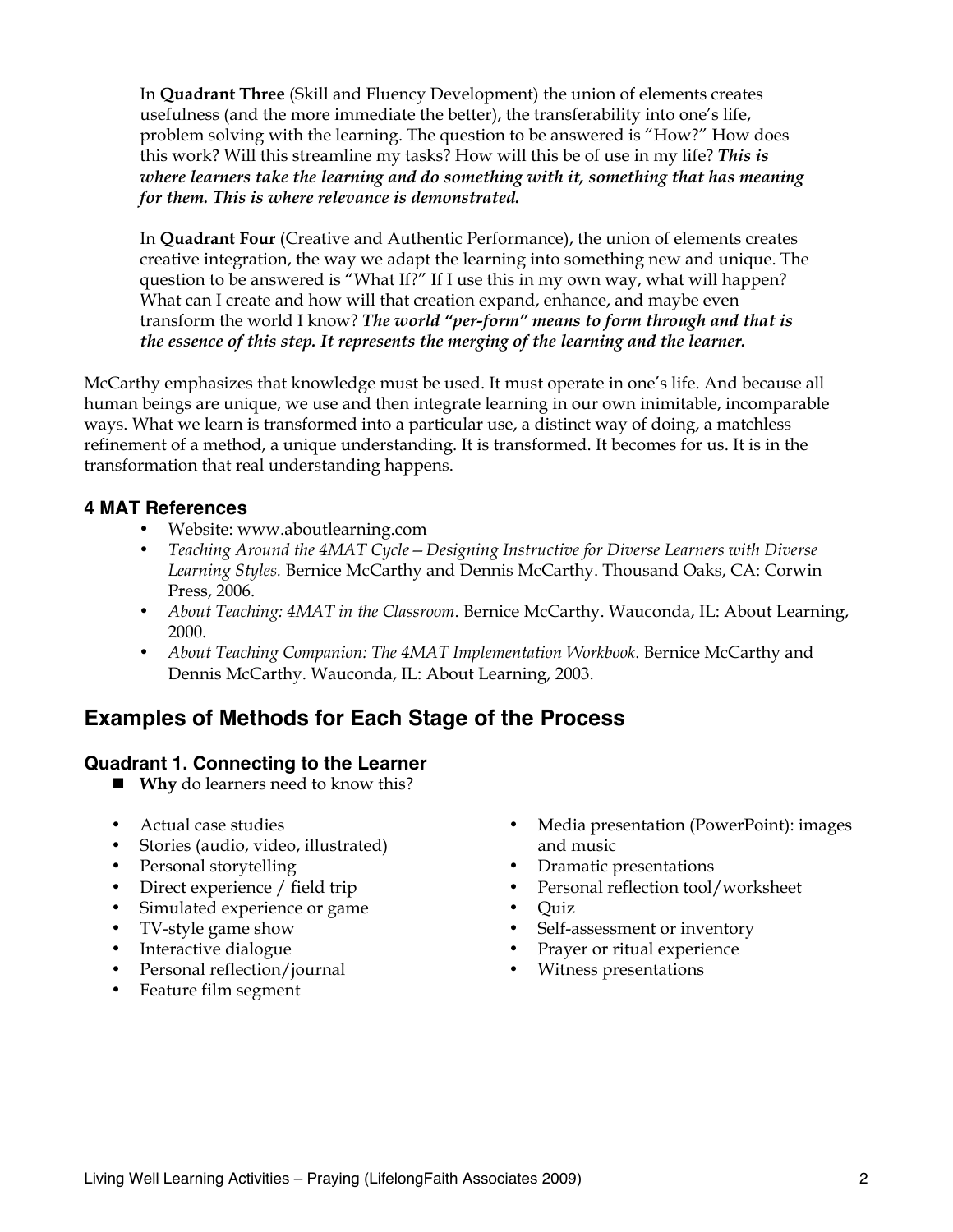### **Quadrant 2. Delivering Information**

- **What** is it that we are teaching the learners?
- Video presentation
- Audio presentation
- PowerPoint presentation with content and images/music
- Guided reading and research
- Interviewing experts
- Demonstration
- Prayer or ritual experience
- Lecture
- Panel presentation

#### **Quadrant 3. Developing Skills and Fluency**

- **How** will the learners use it in their lives?
- Case study demonstrating how to use the information
- In-session practice activities and exercises (specific to the content of the session)
- Mentoring
- Role play / skill practice
- Field work
- **Simulations**
- In-field observations
- Demonstrations

### **Quadrant 4. Creative and Authentic Performance**

- What will the learners become and do as a result of the learning experience?
- Conduct a demonstration
- Write a report, article, or story describing performance to share with others
- Create action plans
- Create a photo or video documentary of practice
- Field trip / mission trip

#### • Study groups: read and analyze/reflect on selecting readings, and present findings in a small group or to the large group

- Project-centered learning: develop a project that involves study, creative activity, and presentation of the project
- Debate
- Inquiry-oriented discussion
- Learning tournament
- Panel presentations
- Compare and contrast activities
- Creative writing activity, e.g., learners rewrite Scripture stores or hymns n contemporary language and situations
- Presentations by learners of a project
- Creative activity: learners create an art project, song/music video, video or PowerPoint presentation, dramatic presentation, advertisement/commercial,
- Participate in a church ministry (within the church or in the wider community)
- Keep a journal or log of performance efforts
- Get involved in an action learning project (e.g., service project, teaching others, leading an activity).

# **4MAT and the Living Well Process**

Each chapter in *Living Well* is developed around five movements:

- 1. **Yearning** taps into our hunger for living well by addressing a basic area of human need through the real-life stories of people who seek meaning and purpose for their lives through a particular practice.
- 2. **Reflecting** gives you, whether individually or with your household, an opportunity to become aware of how you experience the basic human need and hunger for the Christian practice in your own life, and how you may already be living this practice.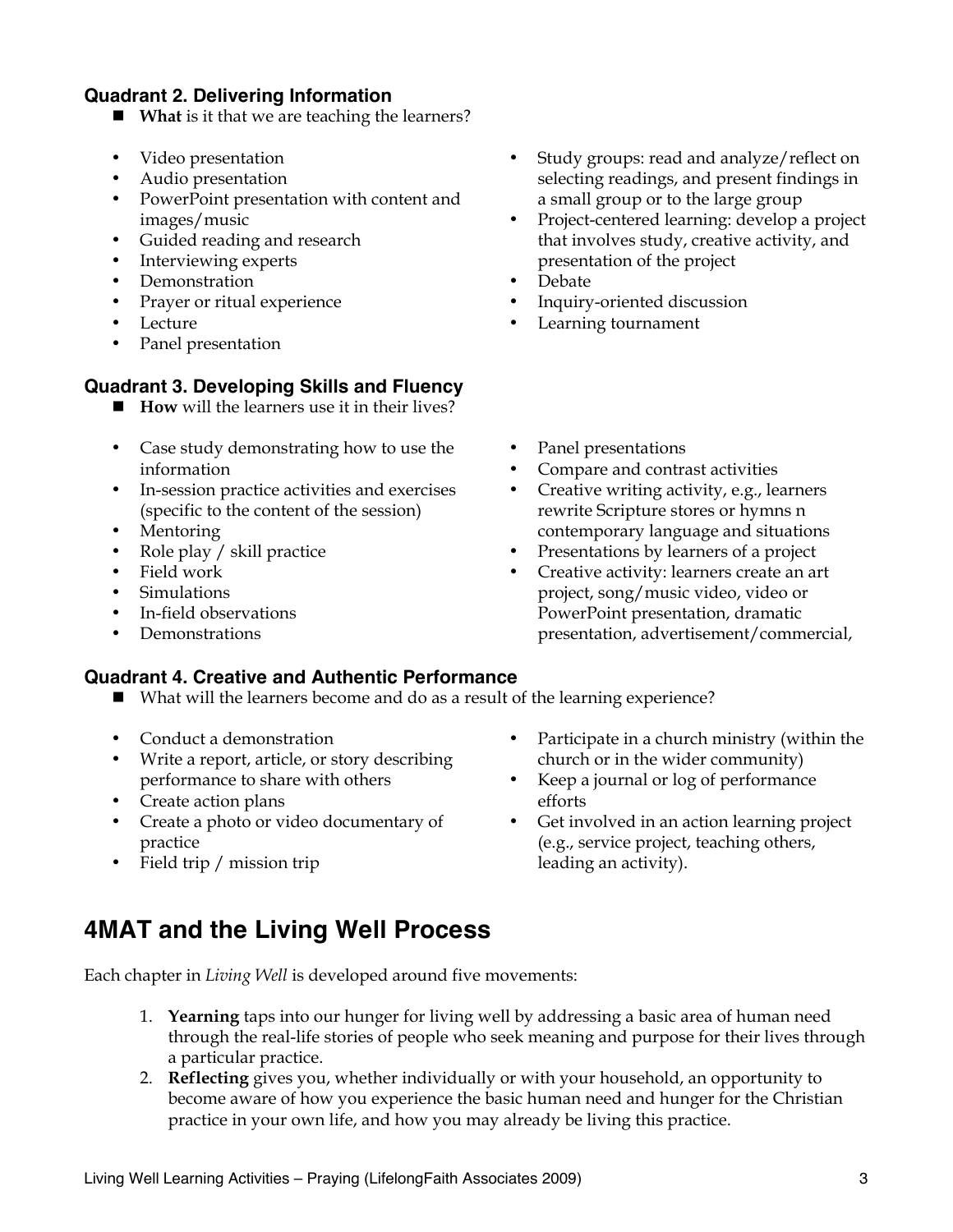- 3. **Exploring** presents the biblical teaching on the practice, how the practice addresses our basic need and hungers, and why the practice is important for living a Christian life.
- 4. **Living** provides you with a variety of tools—activities, ideas, and strategies—that you can use to integrate each Christian practice into your daily life.
- 5. **Praying** concludes the chapter by offering God thanks and praise, and asking for God's help.

Here is an application of the 4MAT learning cycle to teaching Christian practices to a large group (families, multiple generations, or adults) using the 5-part process of each *Living Well: Christian Practices for Everyday Life* chapter.

## **Quadrant 1**

## **Part 1.** *Yearning***: The Hunger for the Practice**

■ Illustrating the hunger for the Christian practice in story, music, film, and/or current events.

### **Part 2.** *Reflecting***: Reflection on the Hunger**

- Guiding the individual or family in identifying how they see the hunger in their own lives and world.
- Helping people become aware of how they already engage in this practice, and the things that distort or hinder the practice.

## **Quadrant 2**

## **Part 3.** *Exploring***: The Christian Practice**

- Grounding the Christian practice in the Bible by describing how the biblical story(s) deepens our understanding of the Christian practice.
- **Describing what people today, and throughout history, actually do when they are engaged** well in a particular practice—people or communities that live the practice with exceptional grace and skill.
- Connecting the Christian practice to human needs and hungers. Identifying how and why it is important to living a meaningful life. Describing the benefits of living the Christian practice—for the person, family, and for the community and world.

## **Quadrant 3**

## **Part 4.** *Living***: Application of the Christian Practice to Daily Life**

- Giving people tools—activities, ideas, resources—for living the Christian practice in their daily lives—at home, at work, at school, and in the world.
- $\blacksquare$  Showing people how to make the Christian practice part of everyday life.
- Guiding people in performing the Christian practice and then reflecting on it.

## **Quadrant 4**

## **Part 4.** *Living***: Application of the Christian Practice to Daily Life**

## **Part 5.** *Praying***: Prayer for the Practice**

- Entering more deeply into the practice through prayer and reflection.
- Offering God thanks and praise, and asking for God's help in living the practice.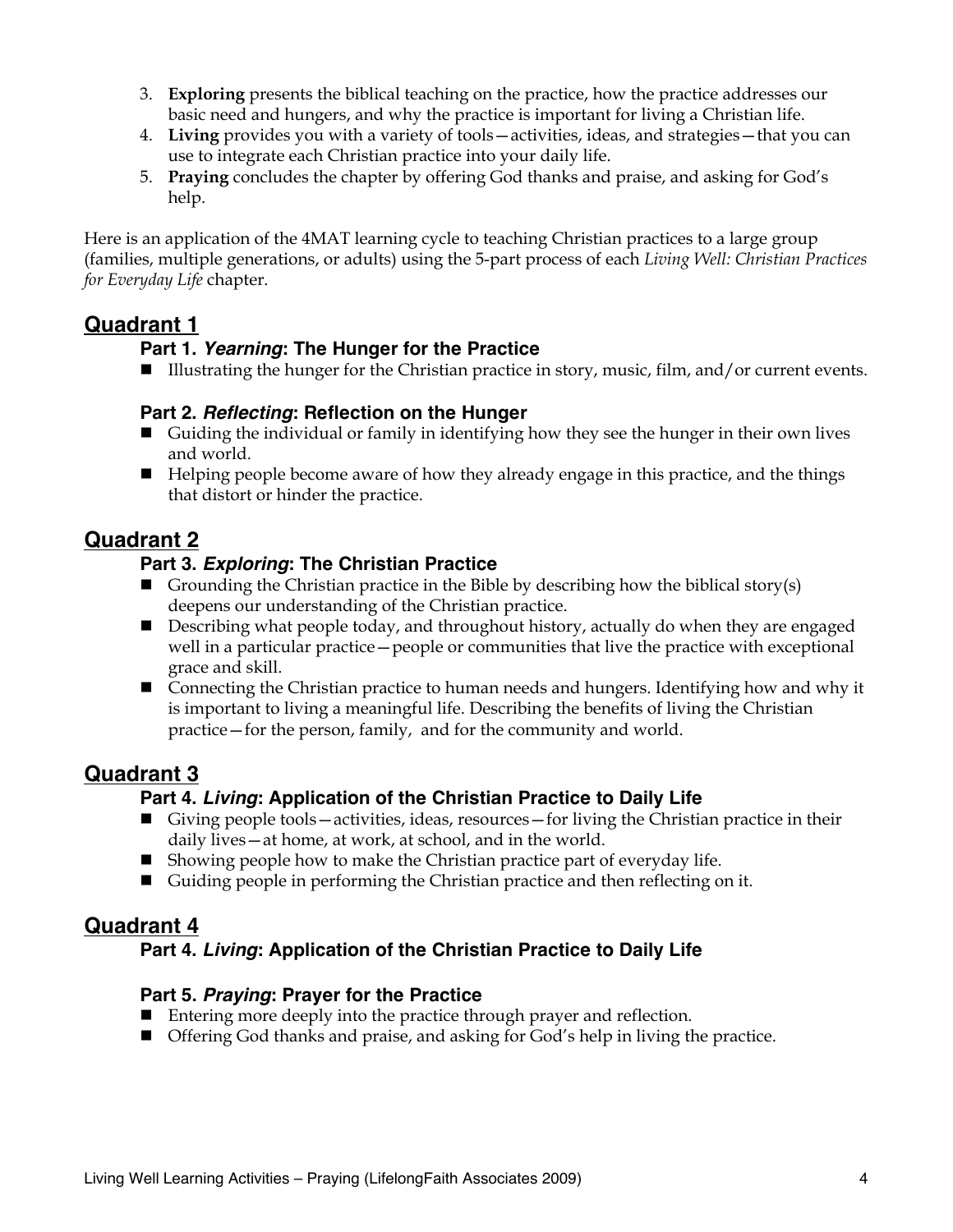# **Sample Program Design for the Christian Practice of Praying**

To illustrate how these five elements are incorporated in a learning resource, here is an outline of a large group program using the "Praying" chapter from *Living Well: Christian Practices for Everyday Life*.

During the session, children can use the Praying activities in the *Living Well Children's Workbook.* 

## **Advanced Preparation**

- 1. Review the prayer activities in Part 3 and determine which ones you want to include in your session. Once you have selected the learning activities then you will need to make copies of the handouts (where applicable) and find any supplies or materials you need for the learning activities. The following handouts are included with this session:
	- *Prayer in Our Lives*
	- *Scriptural Prayer Activities*
	- *Scripture Meditation Process*
	- *Scripture Meditation Example: Luke 17:11-19*
	- *Intercessory Prayer*
	- *Intercessory Prayer @ Home*
	- *Prayers of Praise*
	- *Prayers of Praise @ Home*
	- *Praying the Psalms*
	- *Praying with Music*
	- *Lectio Divina: Prayerful Bible Reflection*
	- *Children's Prayer Activities*
	- *Spontaneous Prayer @ Home*
	- *Prayers of Thanksgiving @ Home*
	- *Online Prayer Resources*
- 2. Consider using the handouts to make a booklet of prayer practices that people can bring home with them, together with the *Living Well* book.
- 3. One of the suggested activities in Quadrant 4 is inviting several people who can give a short testimony (3-5 minutes) about their prayer practices in daily life. Identify these people in advance and prepare them for their role. People can be of all ages and generations, church leadership and church members.
- 4. Develop a display table of prayer resources that individuals and families can use in their daily lives. Review the Resource List included with this document.

## **Suggested Setting**

- Organize the participants into table groups.
- Decorate the table appropriately. Create a placemat or table tent for table prayers.
- Have all of the learning materials on the table.
- Include a blessing or prayer at the tables for all participants.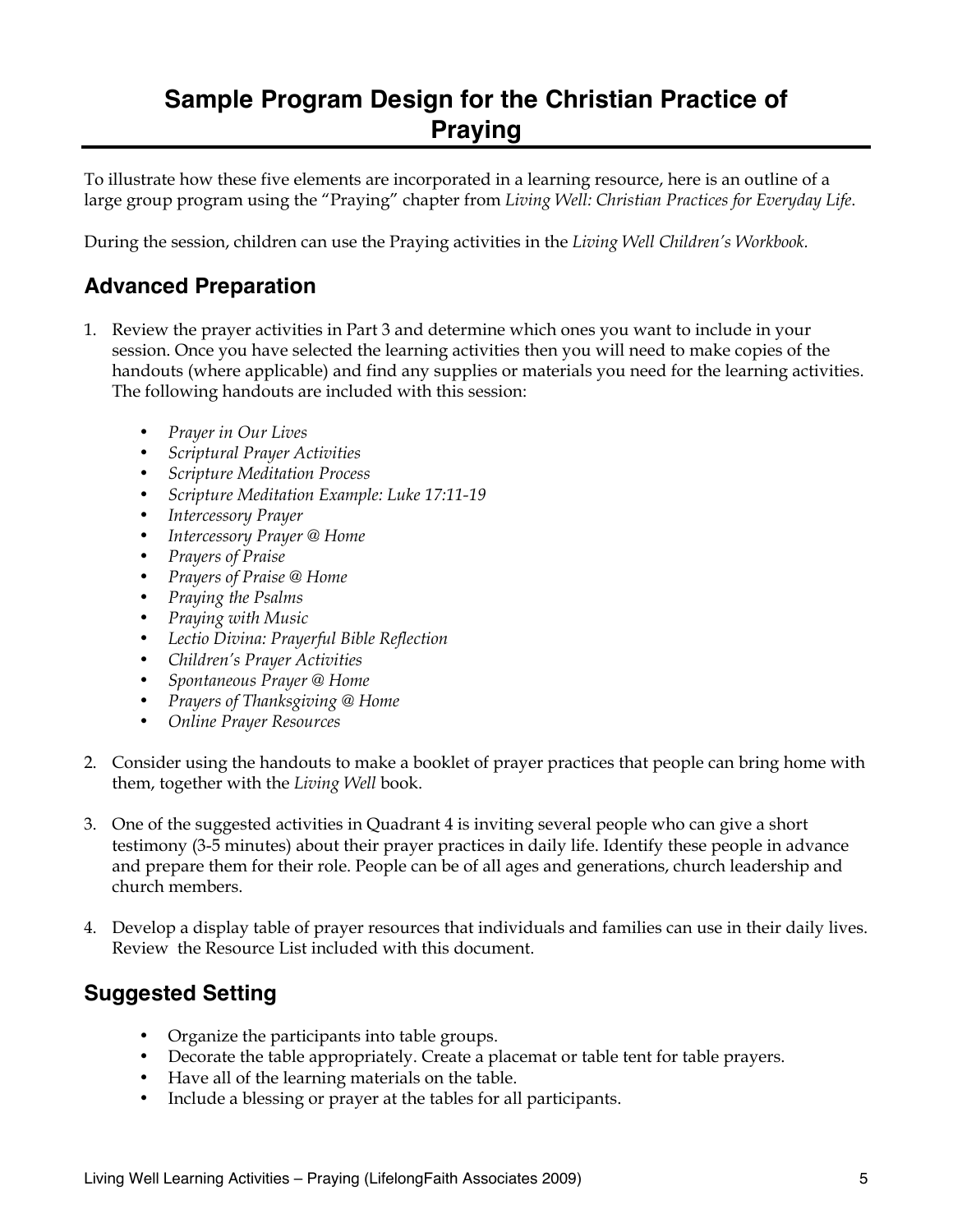## **Quadrant 1. Connecting to the Learner: The Experience of Praying**

### **1. Yearning for Prayer—Stories of Praying**

Over 70% of all Americans say they pray regularly. People pray for personal needs, family needs, the needs of others and of our world; they pray when they lose a loved one, at the end of a relationship, for healing and recovering, in gratitude for blessings received, and for so many more reasons. We all recognize the need for prayer; sometimes we are actually moved to pray. But how does prayer become part of our daily life, our daily walk with God? How can we grow in our relationship with God through prayer?

Begin the session by presenting the opening stories on pages 10.2—10.3 in *Living Well*: "Starting the Day," "Listening for God's Voice," "Prayer Can Wear Many Faces." Use a different reader for each story, especially "Prayer Can Wear Many Faces" which includes 8 different vignettes.

#### **2. Prayer in Our Lives**

Invite each household (individual, couple, or family with children/teens) to share their experience of praying using the handout, *Prayer in Our Lives*. The complete set of questions is found on page 10.4 in *Living Well*.

Give participants time to think about their responses. (Families can work together on the worksheet.) Then invite them to share their responses to the questions with their table group. Remind people that this is a storytelling experience so be sure to give each person/family time to share their story without interruptions or discussion.

- 1. How is your prayer life today?
	- When do you pray?
	- Where do you pray?
	- What do you do during your prayer time: read the Bible, contemplate, listen to music, be silent, recite traditional prayers, etc.?
	- What do you pray for or pray about?
- 2. How has your prayer life changed or grown or evolved over the course of your life? What was your prayer life like when you were a child? a teenager? a young adult? a parent? a midlife adult? a grandparent? an older adult? (Answer as many as apply to you.)
- 3. Which prayer traditions have been helpful to you?
- 4. What new ways of praying have you tried? Have they been helpful?
- 5. When were the prayer times when you felt closest to God? Why?
- 6. Would you say that prayer is an integral part of your everyday life today?

## **Quadrant 2. Delivering Information: The Christian Practice of Praying**

The Exploring section of the "Praying" chapter in *Living Well* is organized into five understandings or insights about prayer, each with several quotes from authors who through their writing serve as guides to the practice of prayer.

- 1. Prayer is relationship with God.
- 2. Prayer is opening our lives to God.
- 3. Prayer is being changed by God.
- 4. Prayer is being attentive to God and others.
- 5. Prayer is living.

Living Well Learning Activities – Praying (LifelongFaith Associates 2009) 6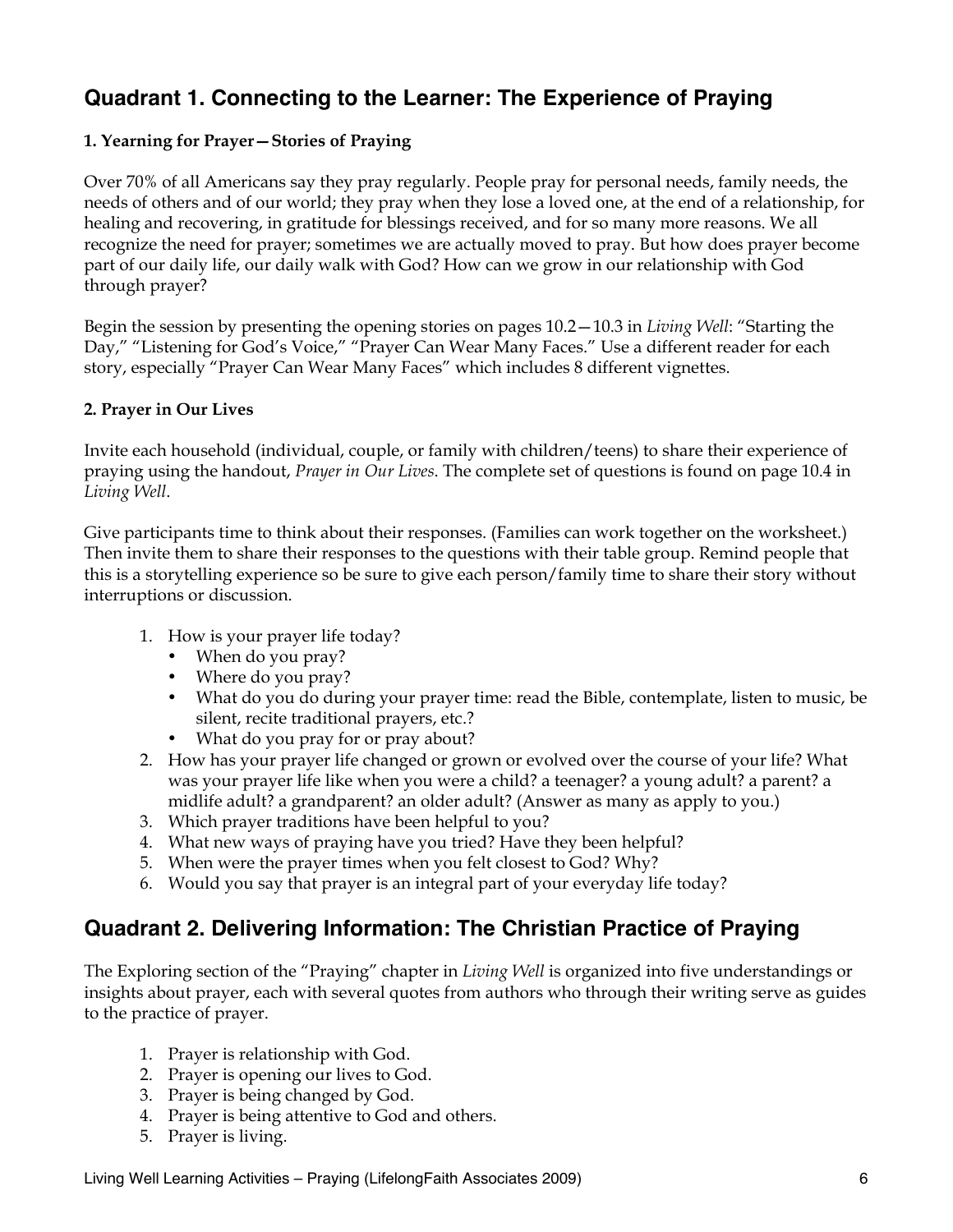#### **1. Exploring the Five Understandings of Prayer**

There are a variety of ways to present these five insights on prayer. Here are several ideas:

#### **Option 1. Prayer Quotes with Images**

Create a PowerPoint presentation with one or more quotes from each of the five understanding of prayer, accompanied by photos and images that illustrate the insight. Have several different voices present the quotes. Play instrumental music in the background, creating a prayerful environment for reflecting on the quotes and images.

#### **Option 2. Read and Report at Table Groups**

Organize 5 teams at each table group. Assign each team one of the five understandings of prayer. Ask each team to read the quotes in the *Living Well* book for their particular understanding of prayer. Then have each team prepare a short presentation summarizing the content and explaining why this understanding of prayer is important for us. When everyone is ready, ask each team to make their presentation to the table group.

#### **Option 3. Jigsaw Learning**

In jigsaw learning every participant teaches something. Organize small groups with five members in each group. Assign each group one of the five understandings of prayer. Ask each team to read the quotes, discuss the material, and prepare a short presentation summarizing the content and explaining why this understanding of prayer is important for us. When each table group is ready to give their presentation, form new learning groups with one person from each of the original work groups. Ask each person to teach the others in the small group about the content his or her group prepared.

#### **Option 4. Prepare a Presentation for the Whole Group**

Assign one of the five understandings of prayer to each table group (depending on the number of groups several tables maybe working on the same understanding). Ask each table group to read and discuss the quotes in the *Living Well* book for their particular understanding of prayer. Then have each team prepare a short presentation summarizing the content and explaining why this understanding of prayer is important for us. They can prepare a verbal presentation or create an "artistic" presentation (see below). When everyone is ready, ask each table group to make their presentation to the whole group.

#### **Artwork**

Artwork provides a way to engage people in creatively presenting the understandings of prayer in *Living Well*. They can use a wide variety of art forms, depending on the interests and abilities of the individual or group: paintings, posters (with painting or photos or a blend of art forms), a photo essay, a collage, a banner, a mobile, etc.

#### **Advertisement**

Have each table group create an advertisement that communicates the importance of praying, using the content from the *Living Well* book and the results of their table group discussion. People can use a variety of advertising methods, e.g., a 30 second TV or radio ad, a song, an ad in a magazine, poster advertisement, a billboard, etc. Here are several suggestions for creating an ad:

- 1. *Focus the Ad:* In short phrases clearly identify what you want to communicate.
- 2. *Select the Advertising Approach:* Think about all the types of advertisements in magazines and on the radio and television. Select your approach.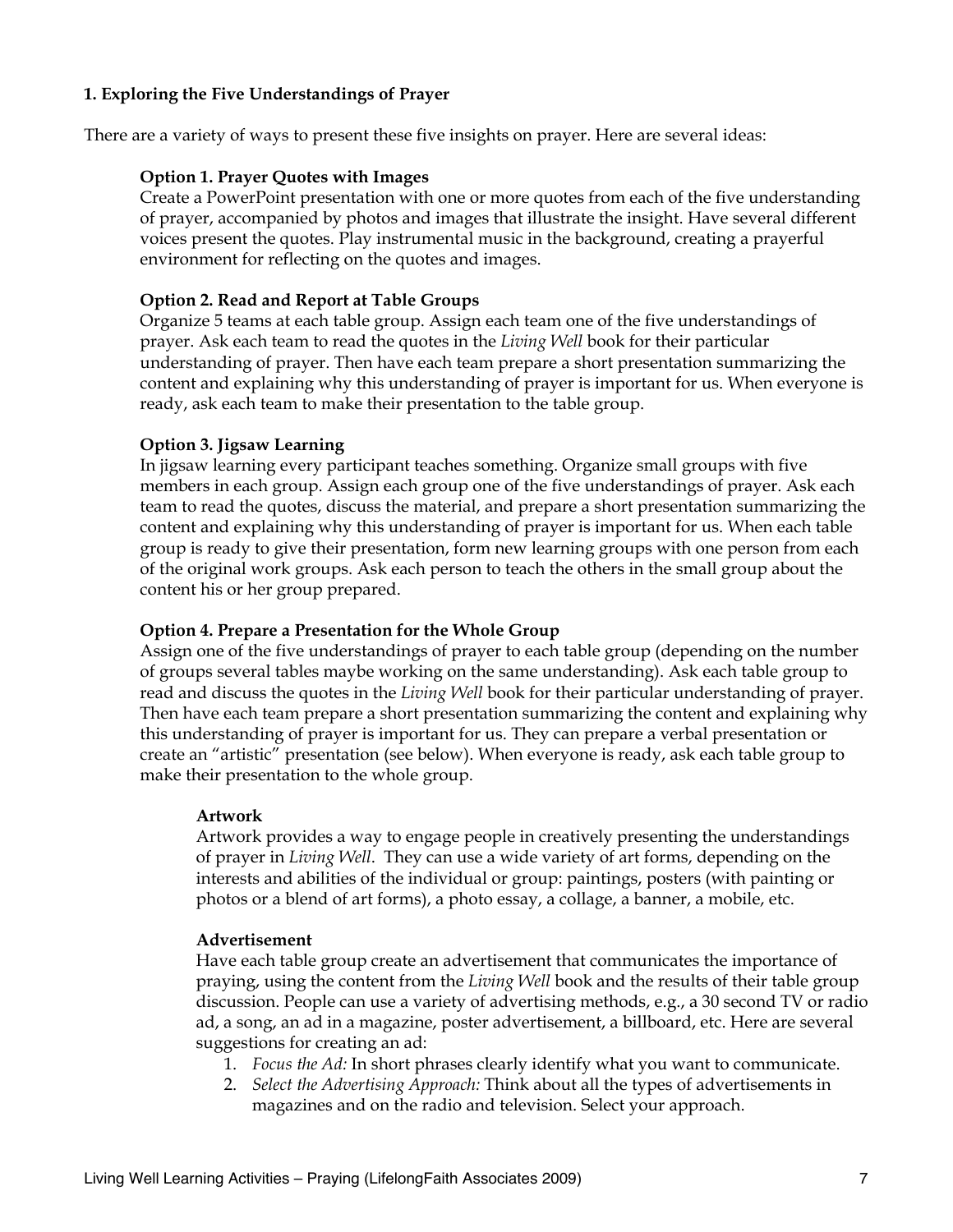3. *Design the Ad:* Combine your content or message with your advertising method to create your unique promotion. Add color or artwork or whatever else will enhance your promotion.

#### **Drama**

Create a dramatic enactment or role play to illustrate an understanding of prayer: create a storyline, identify characters, write a script, add music (if appropriate), and develop the production. To be successful when conducting a role play or drama, it helps to know different ways to set it up (scripting):

- *Free form*. Prepare a general scenario and ask the actors to fill in the details themselves.
- *Prescribed*. Prepare a script with a well-prepared set of instructions that state the facts about the roles they are portraying and how they are to behave.
- *Partially prescribed*. Provide extensive background information about the situation and the characters to be portrayed but do not tell the actors how to handle the situation.
- *Replay life*. Ask the actors to reenact an actual situation that they have faced.
- *Dramatic reading*. Provide the actors with a previously prepared script to act out.

### **2. Concluding Activity**

Conclude with table discussions using the following questions. Give each person/household an opportunity to think about the questions and then invite people to share their responses. Remind people that this is a storytelling experience so be sure to give each person/family time to share their story without interruptions or discussion. Display the questions on a PowerPoint presentation or on newsprint for all to see.

- What wisdom about prayer did you gain from the spiritual guides?
- What does prayer mean to you now?
- What are two or three things you need to keep in mind when you think about prayer?

## **Quadrant 3. Developing Skills and Fluency: Ways to Live the Christian Practice of Praying**

The "Living" section in the "Praying" chapter (pages 10.8—10.14) serves as a guide for helping people develop or enhance their prayer life. The goal of this part of the learning design is to give people direct experiences of praying so that they can find ways to integrate the practice into daily life. There are a variety of learning activities included in this learning design. Select that activities that you want to include in your session. You can present these activities in two ways:

#### **Approach 1. Guided Experience with the Whole Group**

Guide all of the participants, at table groups, through the prayer activities with a mix of presentation and direct experience.

### **Approach 2. Learning Stations**

Offer a learning station for each activity you select. Have the participants move from station to station to experience the prayer activities, similar to attending workshops at a conference. Each learning activity should have its own room. If you want everyone to experience all of the learning activities, then organize the participants into the same number of groups as you have learning stations. Make the groups of equal size and have them rotate from learning station to learning station.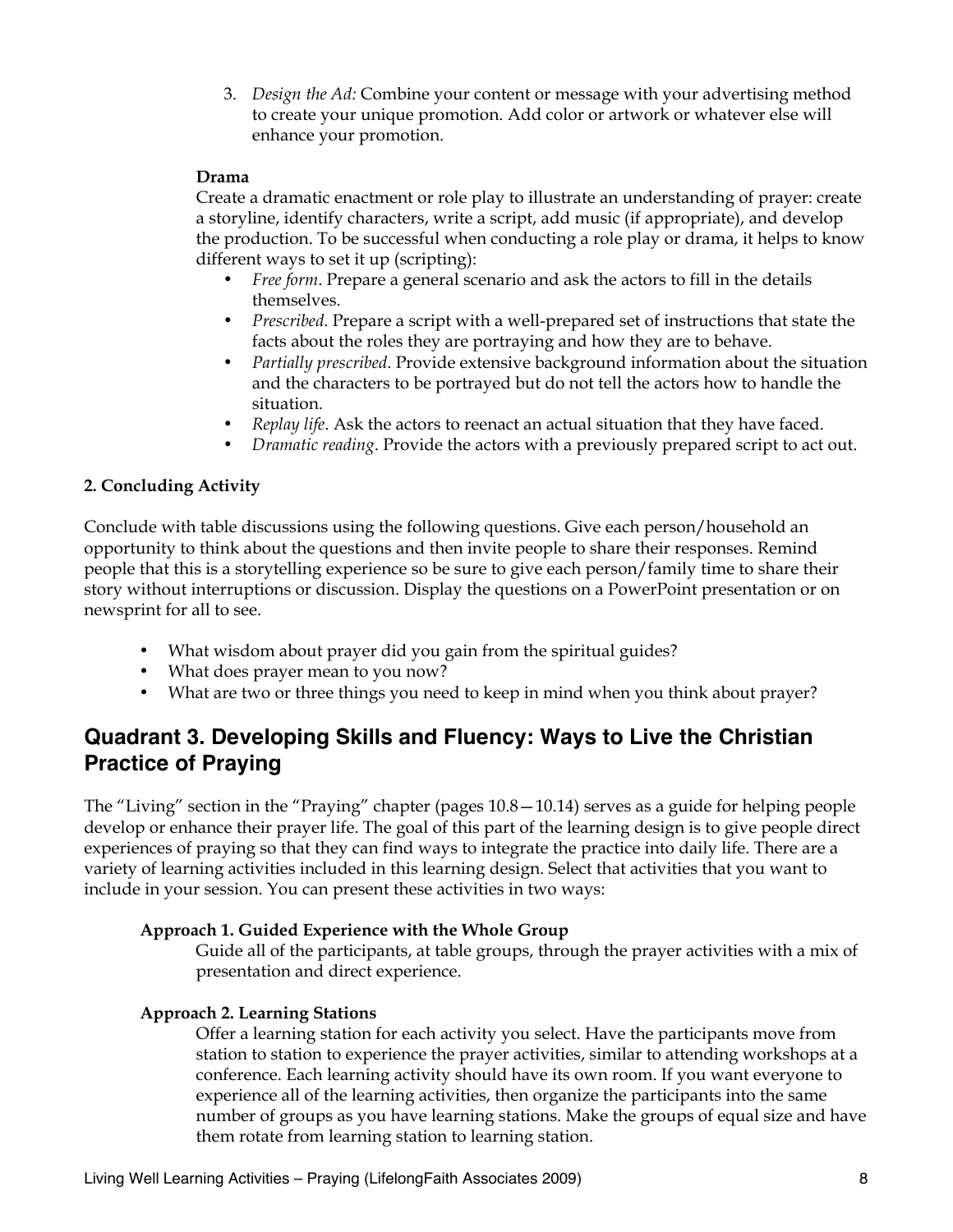#### **Activity 1. One-Minute and Five-Minute Experiments in Prayer (pages 11.10—11.11 in** *Living Well***)**

- Conduct a demonstration of each of the "experiments in prayer" on pages 11.10 11.11 in *Living Well*.
- Explain the One-Minute process and then provide a demonstration. Do the same for the Five-Minute process.
- Give the participants examples of how they can integrate each prayer practice into their daily lives. Then give them a few minutes to consider how they can use each of these prayer practices in their daily lives.

#### **Activity 2. Contemplative Center Prayer (page 10.12 in** *Living Well***)**

- Prepare an environment that is conducive to Contemplative Centering Prayer (instrumental music, dimming the lights).
- Introduce Contemplative Centering Prayer using the description on page 10.12.
- Share the two Scripture passages: Psalm 63:1-5 and Romans 8:26-27.
- Explain the process and then guide people through an experience of Contemplative Centering Prayer.
	- 1. Choose a quiet space where you can be comfortable and where you can be
	- 2. uninterrupted and uninhibited.
	- 3. Once you are comfortable, light a candle, take a few deep breaths, and relax. Then set the timer or stop watch for twenty minutes.
	- 4. Close your eyes and recall your desire to just be in God's presence.
	- 5. Choose a simple word, phrase or verse from Scripture that expresses your desire for God (e.g., love, peace, grace, Jesus, Good Shepherd).
	- 6. When thoughts or feelings come into your mind, let them go. Do not give into them or allow them to take you away from God's presence. Distractions will come; this is normal. Think of this kind of prayer as the prayer of "letting go." Don't be surprised if you spend the whole prayer period letting go of thoughts and feelings. Over time you will experience something happening in your life: a new sense of peace, a new awareness of God's great love for you. Be patient! Prayer takes practice.
	- 7. Rest in the center of God's love. Trust that the Holy Spirit, who abides in the depths of your spirit, will connect you with God.
	- 8. When your prayer has ended, slowly come back to the here and now.
- Give the participants examples of how they can integrate a contemplative prayer practice into their daily lives. Then give them a few minutes to consider how they can use this prayer practice in their daily lives.

#### **Activity 3. Scriptural Prayer (page 10.12—10.13 in** *Living Well***)**

- Prepare an environment that is conducive to Scriptural Prayer. Light one or more candles.
- Introduce Scriptural Prayer using the description on pages  $10.12-10.13$ .
- Share the two Scripture passages: Psalm 119:105-106 and Ephesians 5:19-20.
- Explain the process and then guide people through an experience of Scriptural Prayer.
	- 1. Choose a passage from Scripture, about five to ten verses in length. You might choose one of your favorite passages, a Scripture reading from the previous or coming Sunday, or use an index to help you locate a passage that seems to be appropriate for the time or occasion.
	- 2. Choose a comfortable place where you can be uninterrupted and uninhibited.
	- 3. Light a candle. Take a few moments to get your body in harmony with your spirit. Sometimes it helps to take a few deep breaths or stretch your body, then relax.
	- 4. Acknowledge God's presence with you. Ask God to send the Spirit to be with you and guide you in this time of reflection.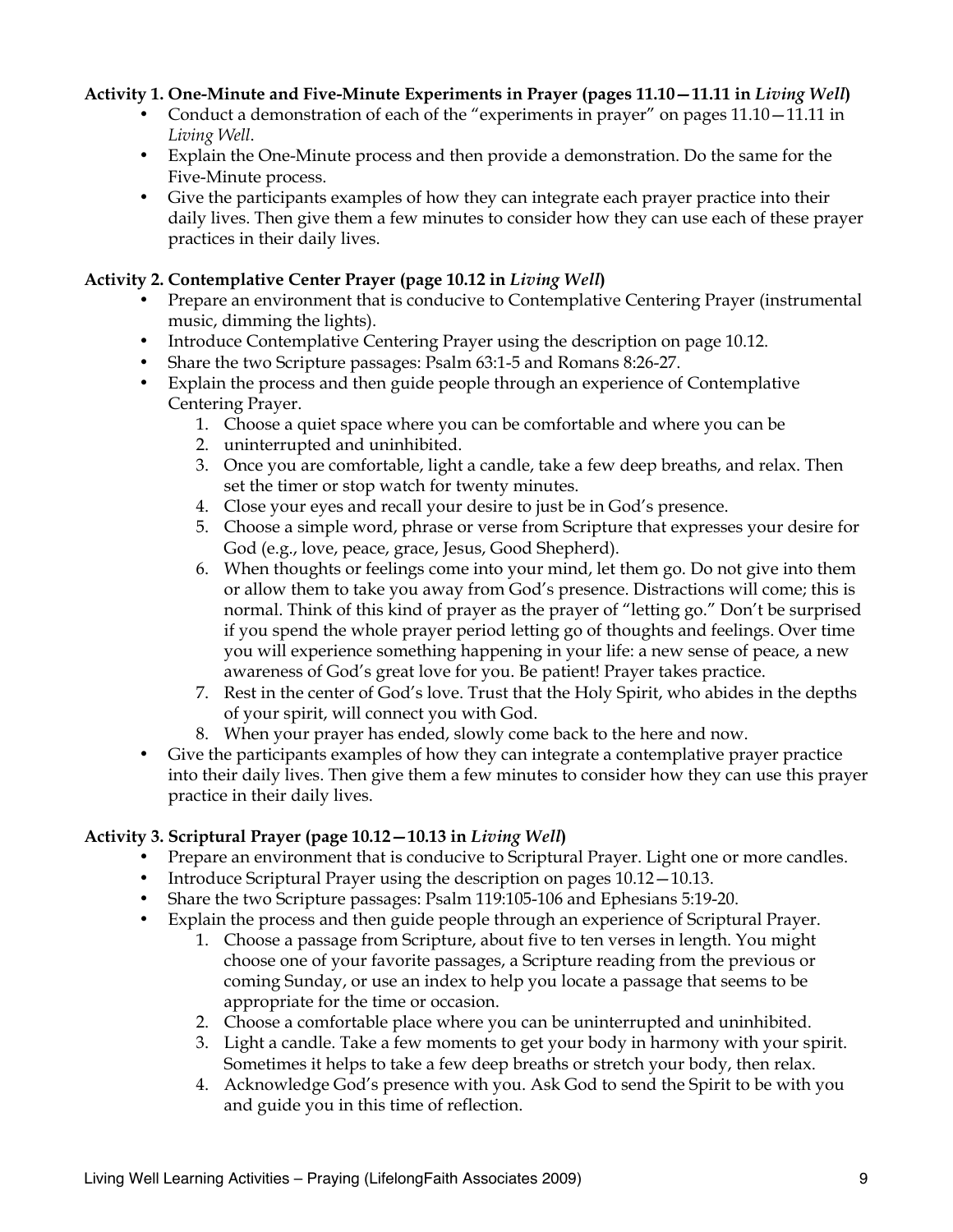- 5. Read the passage you have chosen slowly, out loud, listening carefully to it. You might want to pause after a sentence or phrase.
- 6. Say the words or phrases that struck you. Do not discuss them, just say them.
- 7. Read the passage a second time, slowly and prayerfully.
- 8. Consider the message the passage might have for you: a challenge, an affirmation, or an insight. If you are doing this with others, you could invite them to share what comes to mind.
- 9. Read the passage a third time, slowly and prayerfully.
- 10. Pause for about ten minutes of silence and allow the Spirit to speak to you. If no words or thoughts come, just sit in the silence. Sometimes God touches us in ways we cannot know.
- 11. Following your quiet time, consider how the passage calls you to action. Is there something you need to do to make the Scripture alive for you here and now?
- 12. Close with a brief prayer of thanksgiving or praise to God for the gift of the Spirit.
- Give the participants examples of how they can integrate a scriptural prayer practice into their daily lives. Then give them a few minutes to consider how they can use this prayer practice in their daily lives.

#### **Activity 4. Scripture Meditation Process**

Use the handout, *Scripture Meditation*, to guide the group through a second form of scriptural prayer. You can use as an alternative to Activity #3. The process is outline on the handout with an example of the process in action using Luke 17:11-19.

#### **Activity 5. Scriptural Prayer Activities**

Use the handout, *Scripture Prayer Activities*, to create a learning center with a number of shorter scriptural prayer activities or weave several scriptural prayer activities throughout the learning program.

### **Activity 6. Intercessory Prayer (page 10.13 in** *Living Well***)**

- Prepare an environment that is conducive to prayer. Light one or more candles.
- Introduce Intercessory Prayer using the description on page 10.13.
- Share the two Scripture passages: Ephesians 6:18 and Philippians 4:4, 6-7.
- Invite people to take several minutes to recall the needs and concerns they want to pray for. Families can work together to identify their prayer intentions. Provide the group with the following categories to guide their reflection:
	- o the needs and concerns of your family/household and friends,
	- o the needs and concerns of people in your local church and community,
	- o the needs and concerns of people around the world.
- Begin with an opening prayer and then ask people to offer their prayer intentions. The response to each prayer petition can be "Lord, hear us."
- Close by praying the Our Father together as a group.
- Give the participants examples of how they can integrate an intercessory prayer practice into their daily lives. Then give them a few minutes to consider how they can use this prayer practice in their daily lives.

#### **Alternative**

Use the handout, *Intercessory Prayer*, for a second way to teach intercessory prayer.

#### **At Home**

The handout, *Intercessory Prayer @ Home*, has a number of activities that you can use in a session or send home with people.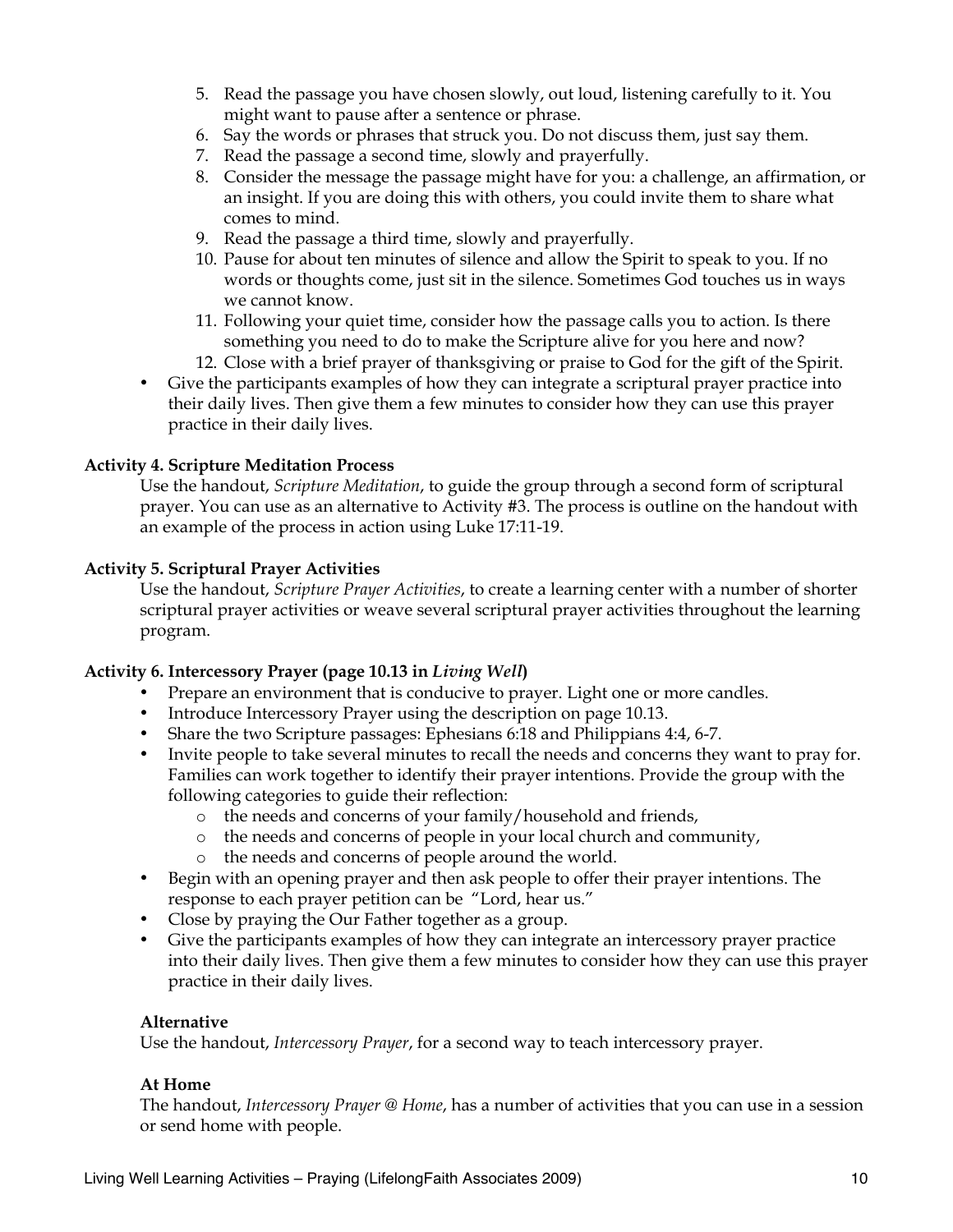#### **Activity 7. Praise Prayer (page 10.14 in** *Living Well***)**

- Prepare an environment that is conducive to prayer.
- Introduce Praise Prayer using the description on page 10.14.
- Share the Scripture passage: Psalm 95:1-2, 6-7.
- Invite people to take several minutes to compose one or more prayers of praise. Families can work together to compose their prayers. Provide the group with the following examples:
	- o "God, you are good and wonderful. We praise you."
	- o "God, we praise you for the mystery that is you."
	- o "God, we believe that you are holy and awesome."
	- o "We praise you for your majesty, O God."
- Begin with an opening prayer and then ask people to offer their prayers of praise.
- Close by praying Psalm 95:1-2, 6-7. or other Psalm of praise.
- Give the participants examples of how they can integrate a praise prayer practice into their daily lives. Then give them a few minutes to consider how they can use this prayer practice in their daily lives.

#### **Alternative**

Use the handout, *Prayers of Praise*, for a second way to teach intercessory prayer.

#### **At Home**

The handout, *Prayers of Praise @ Home*, has a number of activities that you can use in a session or send home with people.

#### **Activity 8. Praying the Psalms**

Use the handout, *Praying the Psalms*, to teach people how to pray with the Psalms. Suggestions for selecting the Psalms are included on the handout.

#### **Activity 9. Prayers of Thanksgiving (page 10.14 in** *Living Well***)**

- Prepare an environment that is conducive to prayer.
- Introduce Thanksgiving Prayer using the description on page 10.14.
- Share the Scripture passage: Psalm 92:1-4.
- Invite people to take several minutes to compose one or more prayers of thanksgiving. Families can work together to compose their prayers.
- Begin with an opening prayer and then ask people to offer their prayers of thanksgiving. Respond to each prayer of thanksgiving with: "We thank you, God" or "We are grateful for your goodness."
- Close by praying Psalm 92:1-4 or other Psalm of thanksgiving.
- Give the participants examples of how they can integrate a thanksgiving prayer practice into their daily lives. Then give them a few minutes to consider how they can use this prayer practice in their daily lives.

#### **At Home**

The handout, *Prayers of Thanksgiving @ Home*, has a number of activities that you can use in a session or send home with people.

#### **Activity 10. Praying with Music**

Use the handout, *Praying with Music*, to guide people through a process of praying with music. Select the music that is most appropriate to the group and your own faith tradition.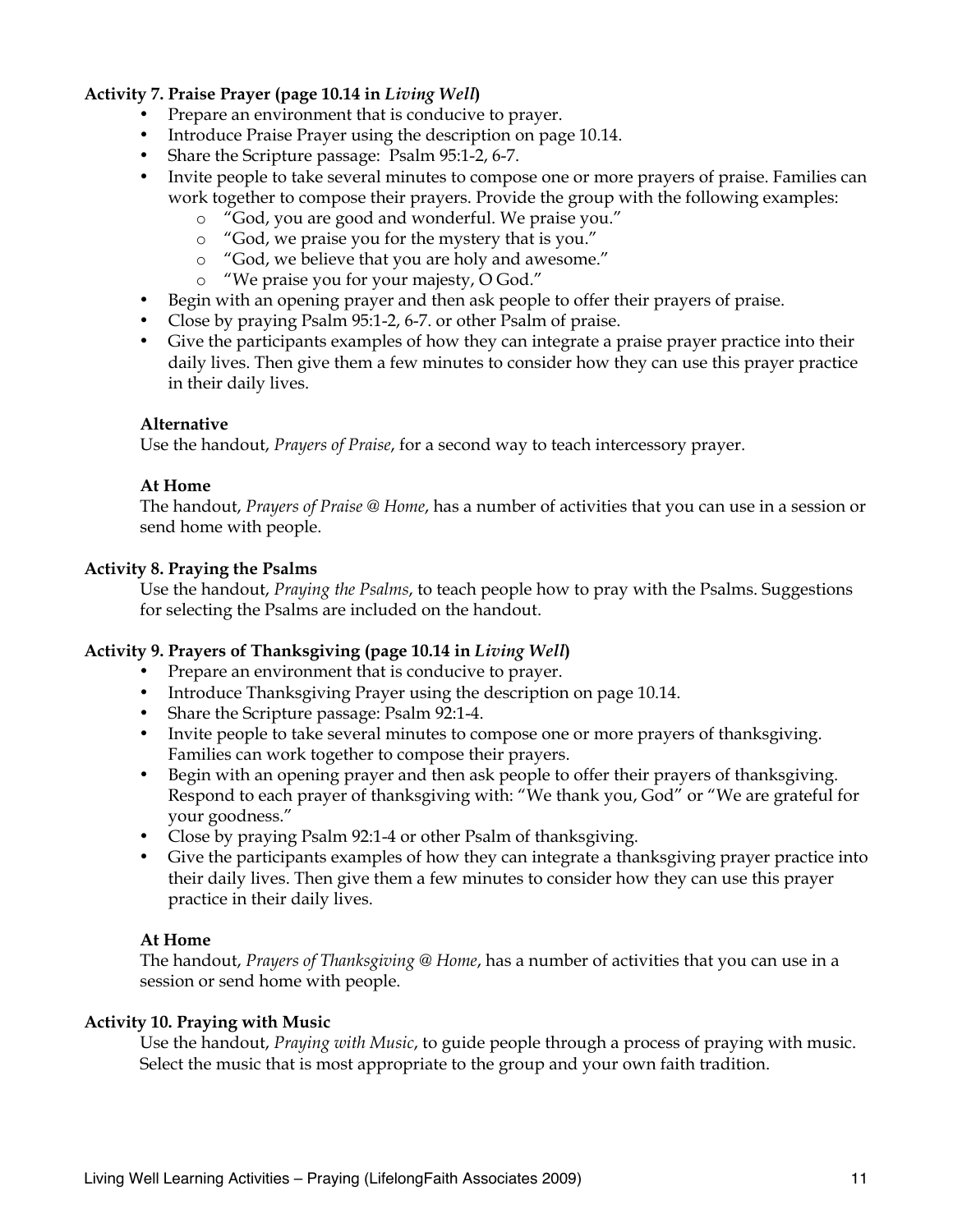#### **Activity 11. Lectio Divina: Prayerful Bible Reflection**

Use the handout, *Lectio Divina*, to guide participants through an experience of Lectio Divina. Select an appropriate passage from the Bible for the experience.

#### **Activity 13. Praying in Color**

Use *Praying in Color: Drawing a New Path to God* by Sybil MacBeth (Paraclete Press, 2009) to create an experience of praying by creating a picture using crayons and markers. Purchase a copy of the book to understand the approach. All you need is: paper, a black pen, colored markers or colored pencils, and *Praying in Color: Drawing a New Path to God*.

- 1. Draw a shape.
- 2. Put the name of a person for whom you are praying inside the shape.
- 3. Add lines, squiggles, and dots.
- 4. Add color.
- 5. Think of each stroke of the pen and each daub of color as a moment of prayer.

Here's the background on this prayer style: *When multiple friends and family members received ugly and scary diagnoses, Sybil MacBeth found herself exhausted by the words of her prayers and stymied by a*  lack of focus. One summer day, she retreated to her back porch for a session of mindless doodling with a *basket of her favorite colored markers. She drew a shape, put the name of a friend inside, and added lines and color. She drew another shape with another name and added detail and color. When the page was covered with designs and names, Sybil realized she had prayed. The action of drawing was a wordless offering of friends and family into the care of God. The page of drawings became a visual reminder to pray. I like to think of "praying in color" as my II Corinthians 12 prayer form: "My grace is sufficient for you, for my power is made perfect in weakness." This prayer practice came to me through my weaknesses: I can't draw; I fumble for words; my mind wanders; I can't sit still. When I "pray in color" I turn my faltering words and my worry over to God. The simple action of moving the pen and coloring on the page keeps my restless body happy and allows me to focus on my prayer. Distractions don't disappear completely, but they're less powerful. Since the only drawing I do is shapes, lines, dots, and doodles, no artistic skill is necessary. I am grateful for the awesome generosity of a God who takes my flaws and shortcomings, scrambles them in a cosmic centrifuge, and returns them as a gift of prayer.*

#### **Activity 12. Children's Prayer Activities**

The three creative activities on the handout—prayer collage, prayer banner, and prayer mobile—can be used in conjunction with the other prayer activities.

#### **Activity 13. Spontaneous Prayer**

The handout, *Spontaneous Prayer @ Home*, has a number of activities that you can use in a session or send home with people.

#### **Activity 14. Online Prayer Resources (page 10.15 in** *Living Well***)**

Introduce the participants to the variety of online resources for prayer. It will be essential to be online for this activity, so having a computer, internet connection, and projector is a must. Demonstrate the different sites and how to use in them to develop a daily practice of praying. Use the handout, *Online Prayer Resources*, as guide to selecting sites to visit. Feel free to add you own.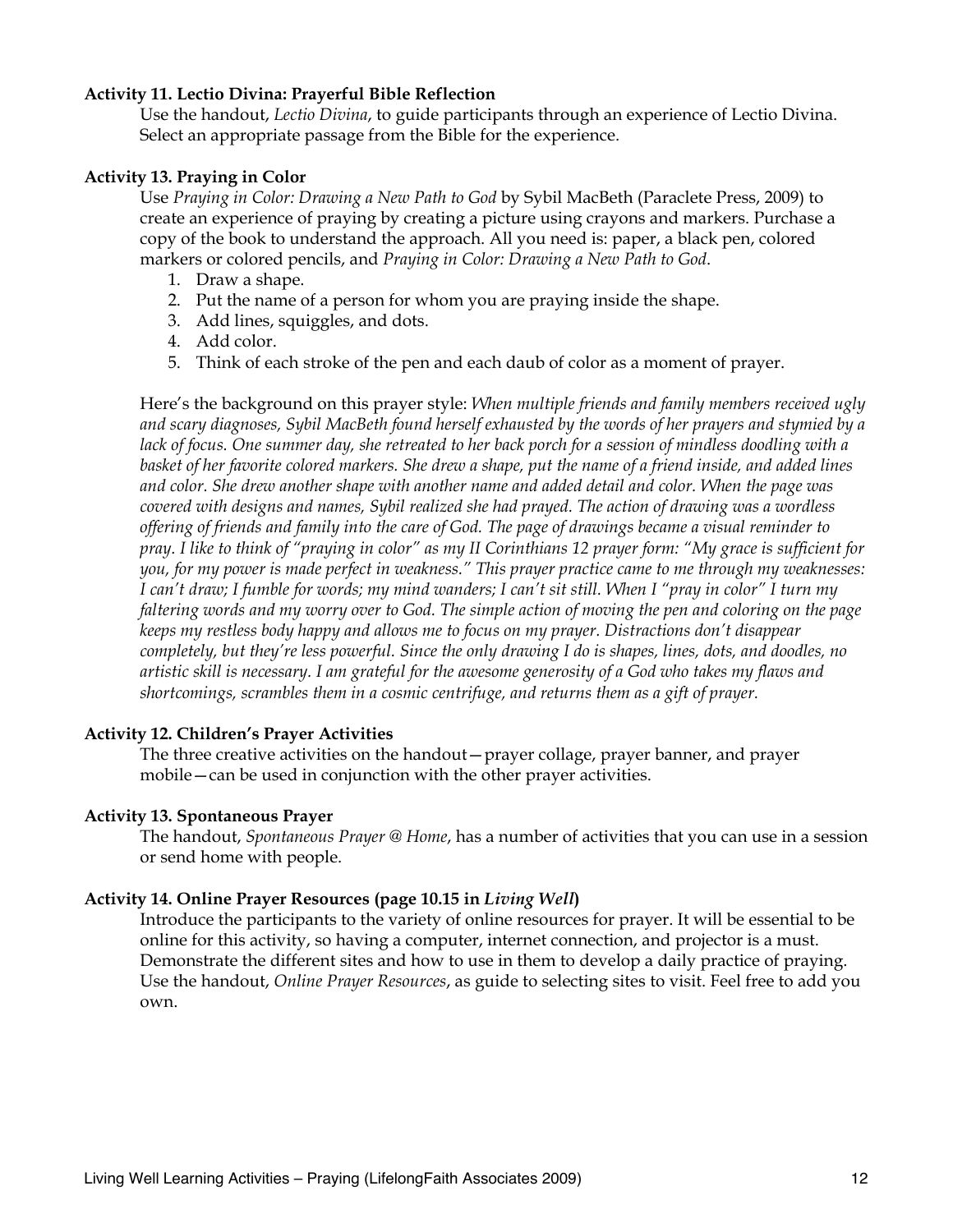## **Quadrant 4. Demonstrating Creative and Authentic Performance: Living the Practice of Praying**

Conclude the session by helping people identify ways that they can integrate the Christian practice of Praying into their daily life.

#### **1. Reflecting on the Prayer Experiences**

At table groups ask people to reflect on their experience of the prayer activities using the questions below. Display the questions on a PowerPoint presentation or newsprint for all to see.

- Which prayer styles did you like best? Why?
- Which ones did you like least? Why?
- How did you feel God's presence through these prayer experiences?
- Which prayer styles do you (or your household) want to start using in your prayer life?

Invite the participants to share their responses to the questions. Remind people that this is a storytelling experience so be sure to give each person/family time to share their story without interruptions or discussion.

#### **2. A Prayer Panel**

This would be a good time to utilize a panel of people who can share their prayer practices with the group. People should be of different ages and generations, church leadership and church members.

#### **3. Developing a Prayer Plan (Living Well pages 10.8—10.10)**

Give each household (individuals, couples, or families with children/teens) several minutes to plan for how they are going to strengthen their practice of Praying—as individuals and as households.

Review the variety of prayer styles that can be part of an individual's or household's prayer life.

Present the following process for developing a simple plan and give the group an example of an individual and household prayer plan.

Give people a worksheet or piece of paper to create their own prayer plan.

#### **1. Prayer Styles**

*Which prayer styles do you (or your household) want to include in your prayer plan?*

- One-Minute Prayer
- Five-Minute Prayer
- Contemplative Prayer
- Scriptural Prayer
- Intercessory Prayer
- Prayers of Praise
- Praying the Psalms
- Prayers of Thanksgiving
- Praying with Music
- Lectio Divina
- Spontaneous Prayer
- Online Prayer

Living Well Learning Activities – Praying (LifelongFaith Associates 2009) 13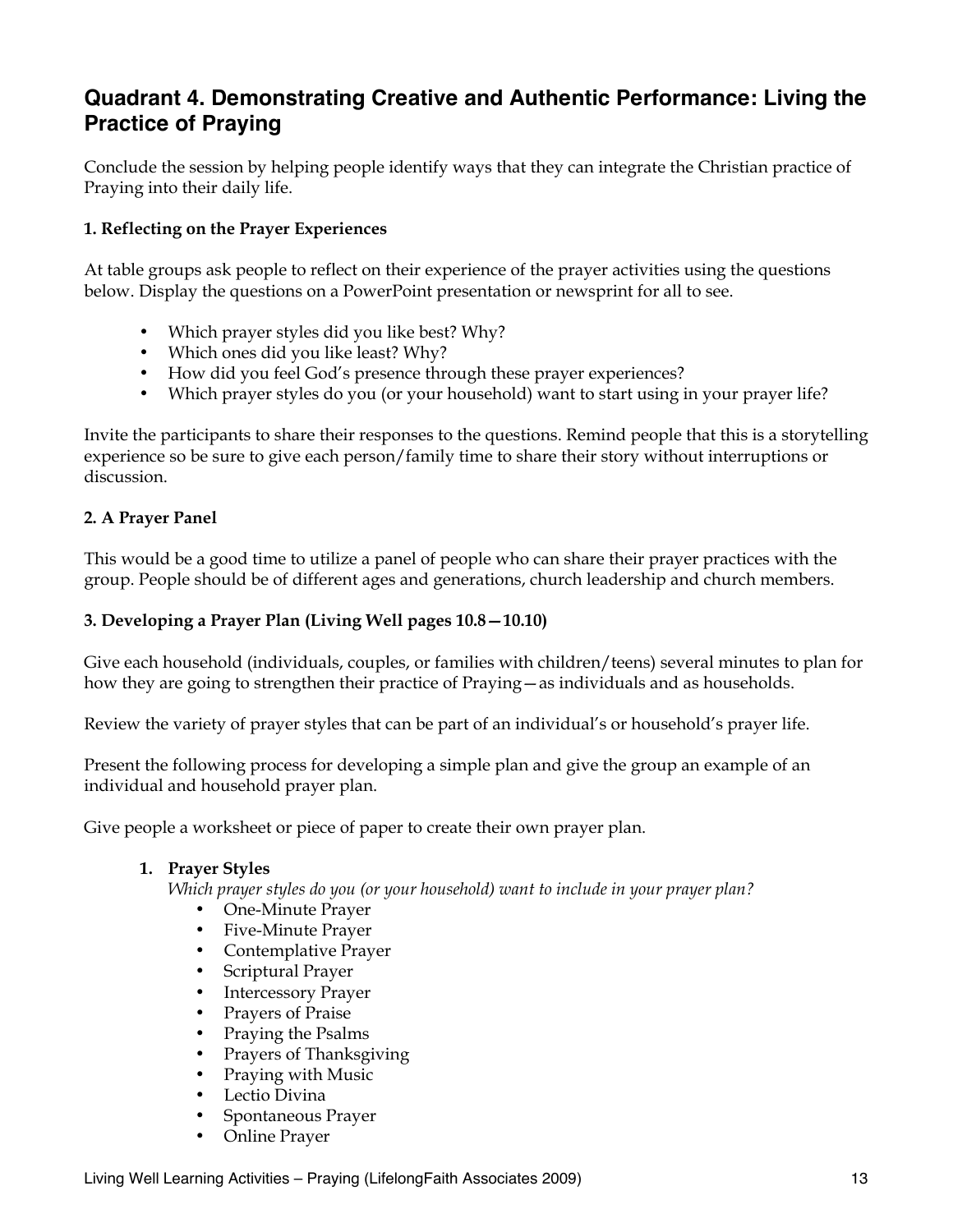#### *2.* **Prayer Time**

*When will you (or your household) make time for prayer in your day or week (upon rising, before bedtime, meal time—breakfast or dinner, etc.)?* 

#### **3. Prayer Place**

*Where will you (or your household) pray (at the table, in the car, outdoors, quiet room in the house, etc.)?*

After people have created their prayer plan, invite each household to share ideas from their plan with their table group.

Conclude in prayer using the prayers in the "Praying" chapter or create a short prayer service.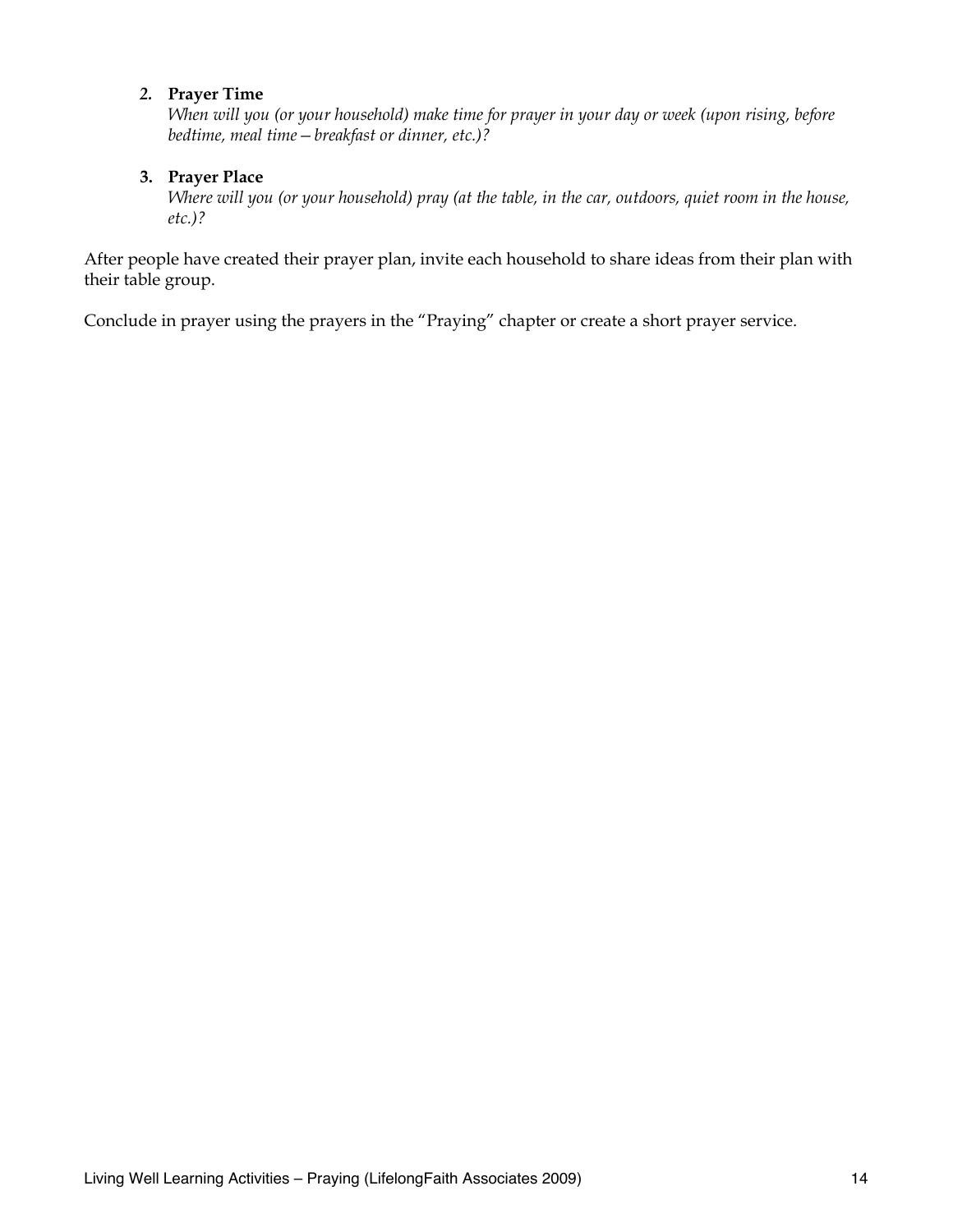# **Prayer in My Life**

*Complete this reflection as an individual, focusing on your personal prayer life, or as a whole family, focusing on family prayer.*

- **1. How is your prayer life today?** 
	- When do you pray?
	- Where do you pray?
	- What do you do during your prayer time: read the Bible, contemplate, listen to music, be silent, recite traditional prayers, etc.?
	- What do you pray for or pray about?
- **2. How has your prayer life changed or grown or evolved over the course of your life?** What was your prayer life like when you were a child? a teenager? a young adult? a parent? a midlife adult? a grandparent? an older adult? (Answer as many as apply to you.)
- **3. Which prayer traditions have been helpful to you?**
- **4. What new ways of praying have you tried? Have they been helpful?**
- **5. When were the prayer times when you felt closest to God? Why?**
- **6. Would you say that prayer is an integral part of your everyday life today?**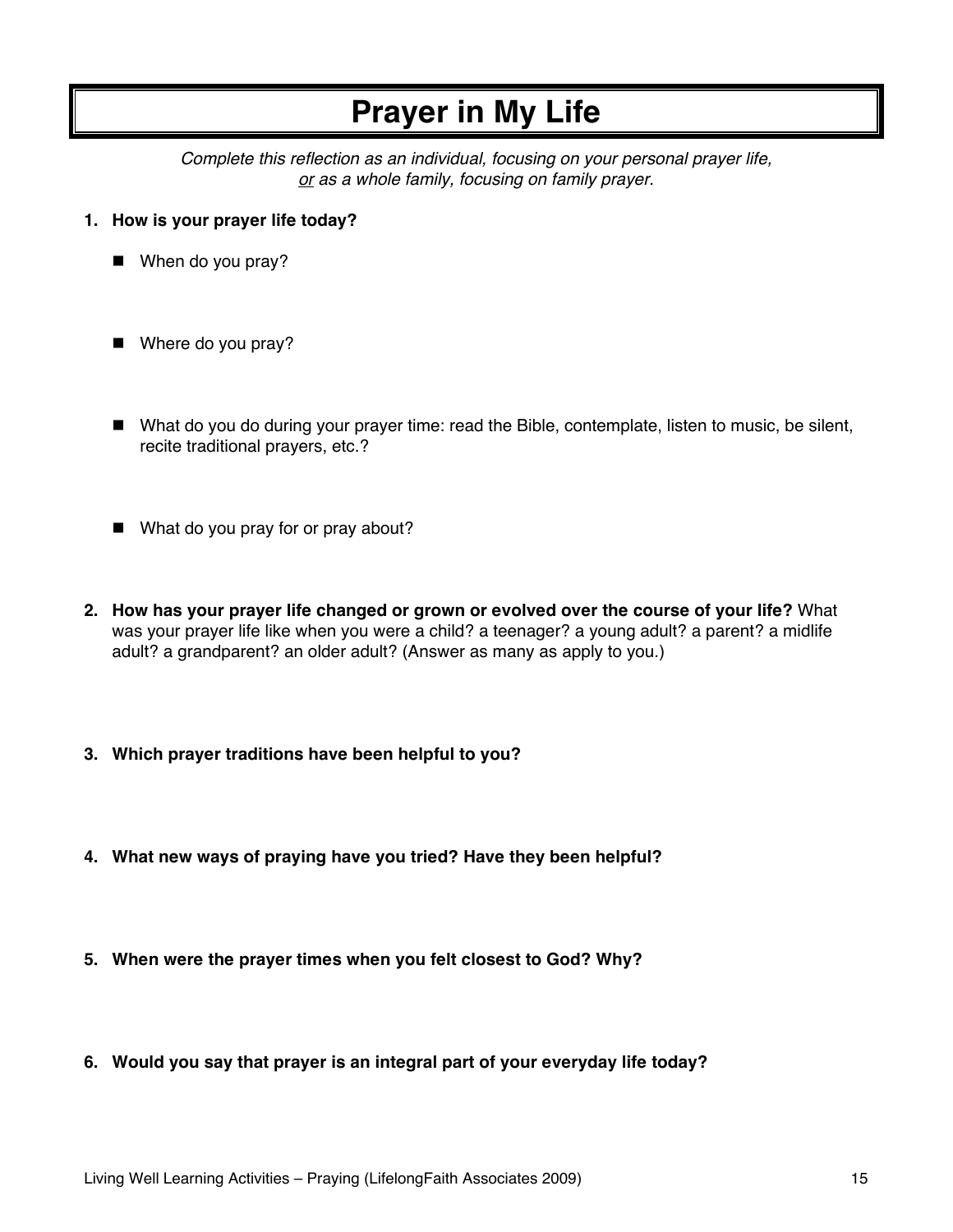# **Scripture Meditation**

**1.** Introduce the Scripture Meditation activity using the following information (feel free to put this in your own words): *Christians believe that the Bible is the living Word of God. For this Word to speak to us, though, we must read and reflect on it. We must hear what the Lord is saying to us through the particular Scripture reading. Meditation uses the mind and the heart to help us hear the word of the Lord. It engages the faculties of thinking and imagination (our minds), the love we have for God (our hearts), and also the resolutions we make to live better Christian lives (our "hands and feet").*

*St. Ignatius of Loyola taught an approach to mediating on the Scriptures. He deeply believed in the value of*  fully engaging our imaginations in our reading and reflecting on the meaning to be found in the Bible. This is *the practice Ignatius called "Application of the Senses." The pray-er "applies" each of his or her senses to the reading, using imagination to "hear" the words and sounds of the scene, to "see" the sights, to "smell" the smells, to "taste" the food, dust, and drink, and to "feel" textures, dirt, skin, etc.*

#### **2. Select a Scripture passage**. Choose a Scripture passage that is conducive to meditation. Examples:

- The Young Jesus (Luke 2:41-50)
- Temptation in the Desert (Matthew 4:1-11)
- Calling of the First Disciples (Luke 5:1-11)
- Calming of the Storm (Mark 4:35-41)
- The Woman in Simon's House (Luke 7:36-50)
- Jesus Instructs the Disciples (Mark 6:7-13)
- The Sermon on the Mount (Matthew 5-7)
- Miracle of Cana (John 2:1-12)
- "Who Do People Say I Am?" (Matthew 16:13-17)
- Curing of the Blind Man of Jericho (Luke 18:35-43)
- The Miracle of the Loaves (John 6:1-13)
- Woman Caught in Adultery (John 8:1-11)
- Jesus and Zacchaeus (Luke 19:1-10)
- The Woman at the Well (John 4:5-42)
- The Man Born Blind (John 9:1-41)
- Raising of Lazarus (John 11:1-44)
- The Rich Young Man (Matthew 19:16-22)
- Driving Out the Money Changers (Mark 11:15-17)
- Washing the Apostles' Feet (John 13:1-20)
- The Mount of Olives (Luke 22:39-46)
- The Crucifixion (Luke 23:33-49)
- The Disciples on the Way to Emmaus (Luke 24:13-35)
- **3. Settle down**. Take a few minutes to help everyone settle down in the place of prayer. Encourage them to sit with their spine straight, feet on the floor, knees slightly apart, hands on your lap, eyes closed. Ask them to breathe deeply and slowly; to be aware of the sounds around them; to quiet themselves and be still. Play some quiet instrumental music to set a prayerful environment.
- **4. Pray to the Holy Spirit**. Remind the group that they are in God's presence. Ask them to feel the warmth and the love. As they slowly inhale and exhale, ask the Holy Spirit to help them pray and to hear what the Lord is saying to them.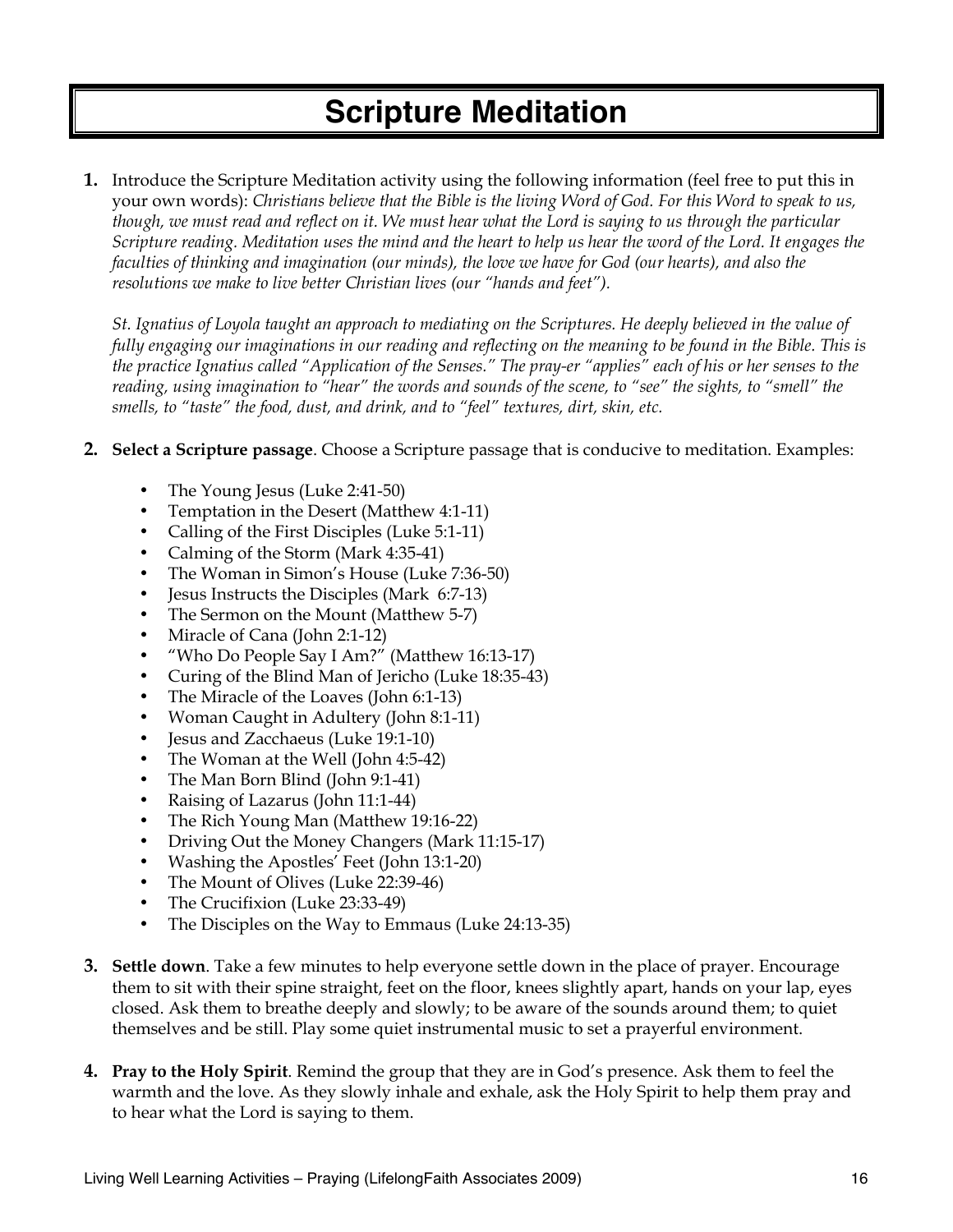#### **5. Read the Scripture passage slowly and meditatively**.

#### **6. Meditate on the Scripture passage.**

 **Observe**. Ask everyone to step into the story and become a part of it. Imagine yourself as one of the disciples traveling with Jesus. What is happening? What kind of day is it? Who is with Jesus? What is Jesus doing? What does he say? What is the crowd or individual saying or doing?

Depending on the passage or story selected, ask everyone to imagine themselves as the person who encounters Jesus. Why do you approach Jesus? What does Jesus say or do to you? What happens to you? What are your feelings? What do you do after your encounter with Jesus? etc. Invite them to write their observations in a journal or on paper.

- **Reflect**. Invite everyone to reflect on the meaning of the passage or story. What does this story mean? What is Jesus saying to us? What is his challenge to us? What is the Gospel author stressing in this story? What strikes you as the main point? etc. Invite them to write their reflections in a journal or on paper.
- **Listen**. Invite everyone to apply the story or passage to their lives. What word is being spoken to you in this Bible passage? Are you willing to listen to Jesus' answer? Prayerfully ask, "What, Lord, are you saying to me in this reading?" Invite them to write their response to the question in a journal or on paper.
- **7. Make a resolution.** Now invite everyone to resolve to do something about the insights they have gained. Whatever the resolution, ask them to thank the Lord for the moments he spent with them and for any insights they received. Invite them to write their resolution in a journal or on paper.
- **8. Reflect together on the experience.** Invite everyone to share their feelings and reflections on the meditation experience.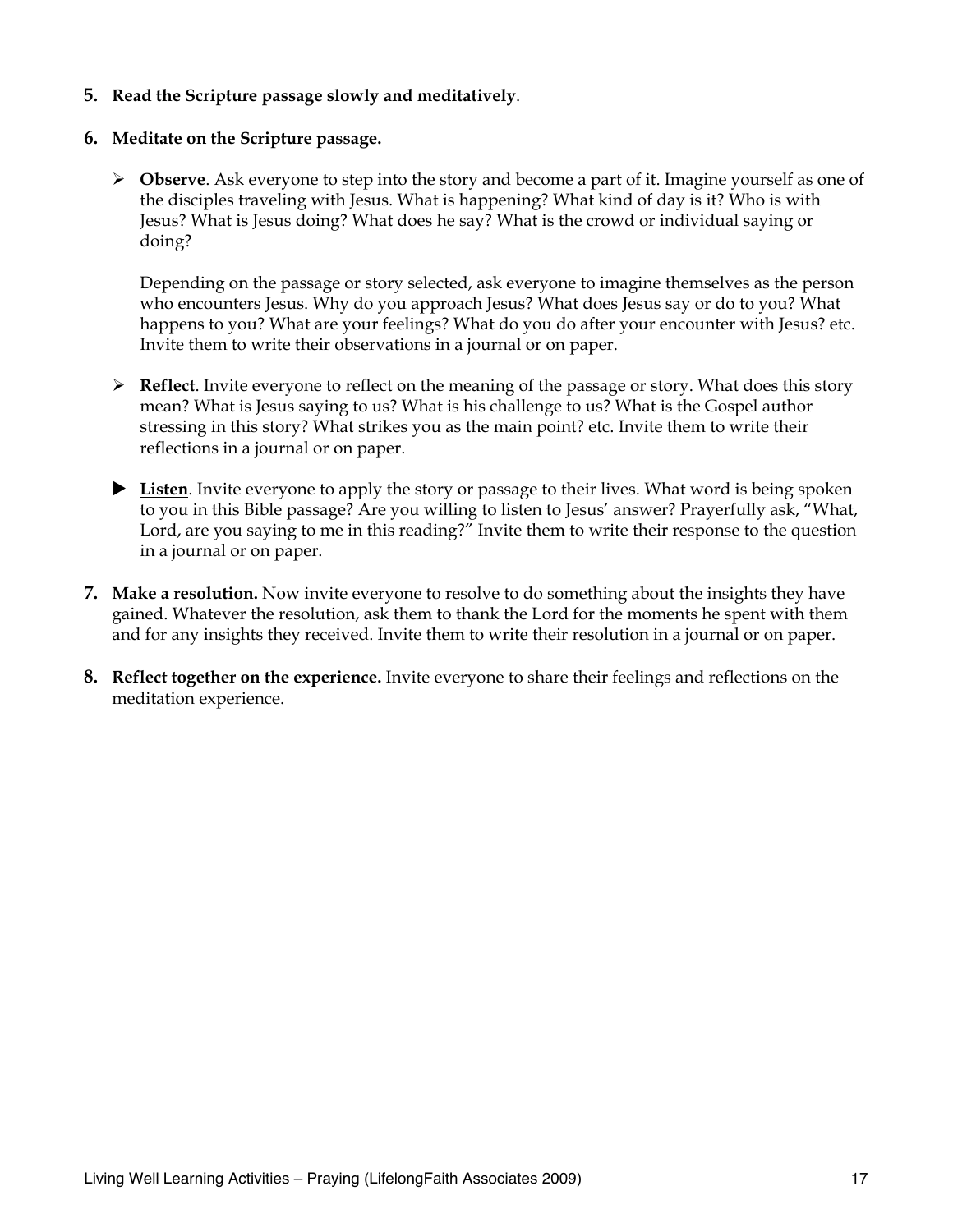#### **1. Settle down.**

Take a few minutes to help everyone settle down in the place of prayer. Encourage them to sit with their spine straight, feet on the floor, knees slightly apart, hands on your lap, eyes closed. Ask them to breathe deeply and slowly; to be aware of the sounds around them; to quiet themselves and be still. Play some quiet instrumental music to set a prayerful environment.

#### **2. Pray to the Holy Spirit.**

Remind the group that they are in God's presence. Ask them to feel the warmth and the love. As they slowly inhale and exhale, ask the Holy Spirit to help them pray and to hear what the Lord is saying to them.

### **3. Read the Scripture passage slowly and meditatively.**

#### **4. Meditate on the Scripture passage.**

 **Observe**. Step into the story and become a part of it. What is happening? What kind of day is it? Hot? What is the road like? Dusty? Who is with Jesus? Imagine yourself as one of the disciples traveling with Jesus. You can't wait to get to town to get a drink of water. See the diseased men, the sores on their arms and faces. They cover their faces. Perhaps they ring a bell to warn travelers away. Then, suddenly, you hear them cry out to Jesus. He looks at them. What is his reaction? Does he approach them? What is your reaction? Do you want your friend and teacher Jesus to shy away from them? Are you afraid he will catch their disease? Are you afraid that you will? Listen to his words. What do they mean? Do you think the men will be cured? What is their reaction? How are the other disciples reacting?

Now imagine that you are one of the sick persons. You walk away to go to the priests when suddenly you are cured. What do you do? Do you come back and thank Jesus? If you don't, what do you do? Why?

Now focus on the Samaritan. He grabs Jesus' feet. He cries with joy. He thanks Jesus and praises him. Listen to Jesus' words. Does he sound disappointed with others who were also cured? What does he mean when he says, "Your faith has saved you"?

Invite them to write their observations in a journal or on paper.

- **Reflect**. What does this story mean? Is it about physical sickness or spiritual sickness? Does it focus on the mercy of Jesus, his compassion for the rejected ones? Is it a call to faith? Is it about gratitude? courage? obedience to the word of the Master? What is Luke stressing in this story? What strikes you as the main point? Invite everyone to write their reflections in a journal or on paper.
- **Listen**. What word is being spoken to you in this Bible passage? Do you have a spiritual sickness eating away at you that Jesus wants to touch and cure? Do you have the courage to approach Jesus to ask for his help and salvation? Are you willing to listen to his answer? What you need for the cure? Are you weak in faith? Do you need Jesus to strengthen your faith? Or perhaps he is telling you to say thank you for all that you have been given. Will you be like the Samaritan who came back to offer thanks? Or are you like the ones who take their healing for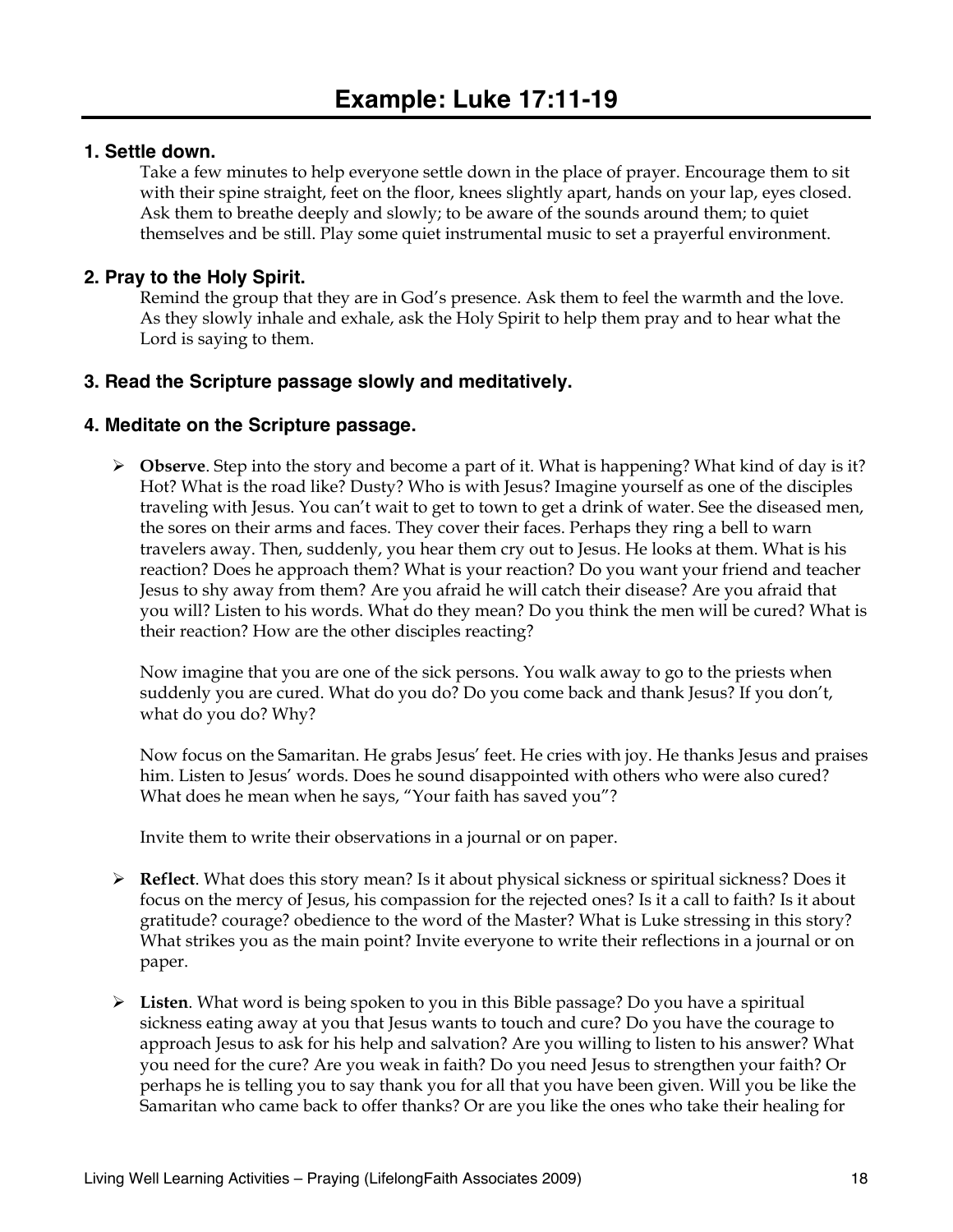granted? Prayerfully ask, "What, Lord, are you saying to me in this reading?" Invite everyone to write their response to the question in a journal or on paper.

#### **5. Make a resolution.**

Now invite everyone to resolve to do something about the insights they have gained. Perhaps they will acknowledge that they are a sinner who needs to approach the Lord and ask for his forgiveness. Perhaps they will resolve to thank God for their good health. Perhaps they will think of a person who has done something for them, and will now take an opportunity to make some gesture of thanks to this person. Whatever their resolution, invite the young people to thank the Lord for the moments he spent with them and for any insights they received. Invite them to write their resolution in a journal or on paper.

#### **6. Reflect together on the experience.**

Invite the participants to share their feelings and reflections on the meditation experience.

## **Additional Scripture Example: John 8:1-11**

Another good passage to use is: **John 8:1-11—The Woman Caught in Adultery**. Call the participants to imagine details such as the dust in the wind, the feeling of dirt under fingernails (when Jesus bends over to draw in the sand), the look on the faces of the men who drag her forward, and the "thud, thud" of the rocks hitting the ground.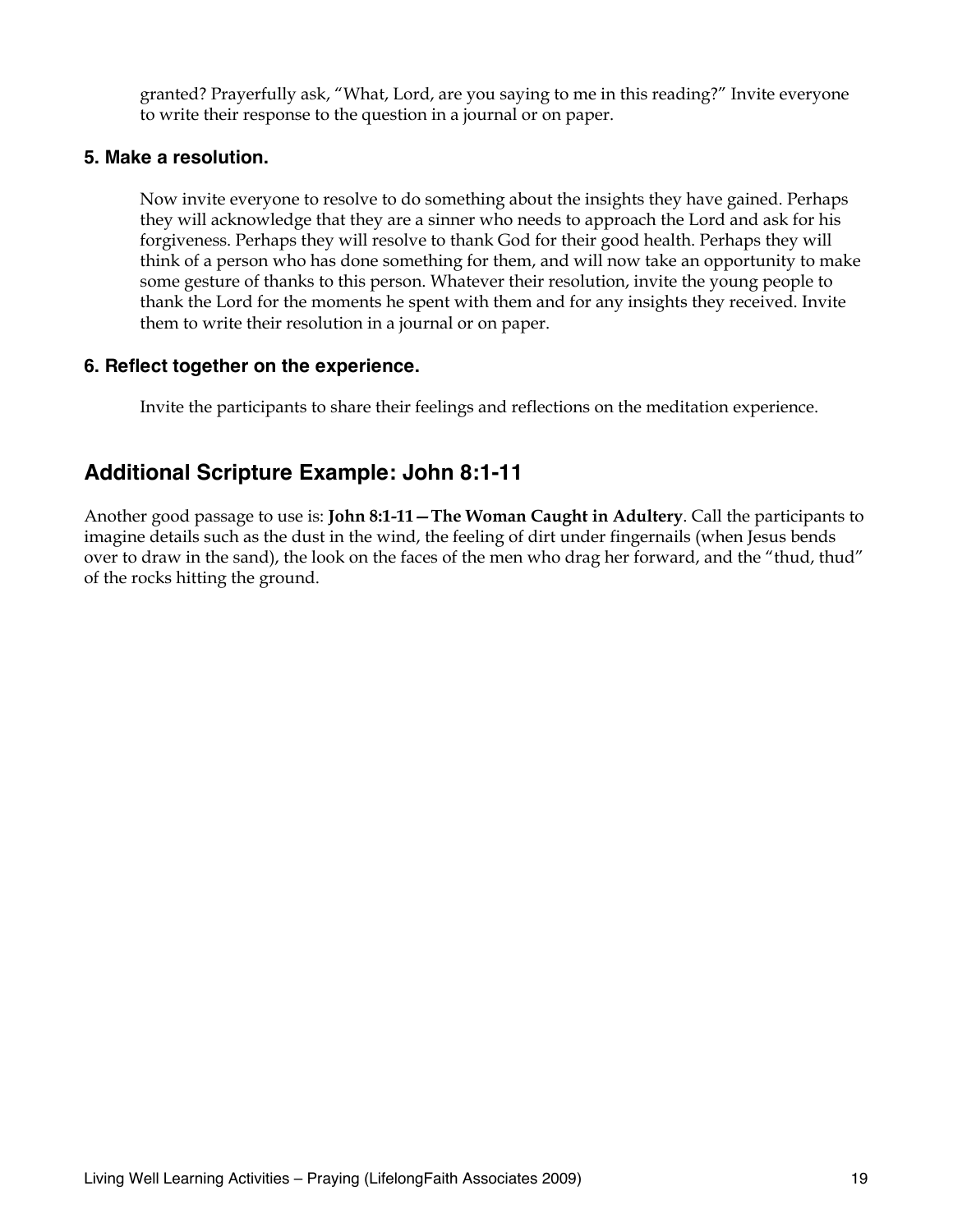# **Scriptural Prayer Activities**

## **Activity 1**

Select a Scripture passage and then read it slowly and deliberately while the participants identify lines or phrases that stand out for them. Read the passage once, and then ask the participants to simply call out the word or phrase that "jumped out at them." Read it again, and invite them to call out a new word or phrase. Conclude with a third reading. Afterward, invite the participants to spend a minute or two in conversation with God about what God is trying to say to them in the passage.

## **Activity 2**

Take a passage of Scripture and make it a first person reading, as if the lines were being spoken personally to the individuals. For example, take **1Corinthinians 13** ("Love is patient, love is kind) and personalize the reading by inserting people's names into the reading—(person's name) is patient, (person's name) is kind..., etc.

## **Activity 3**

Create a "dialogue" between a passage of Scripture and a story or article from today's world in a newspaper or magazine. One way to present this is using a relevant newspaper or magazine article. Select an article that deals with the same topic or issue as the Scripture passage or vice versa. Read part of the article; then read part of the passage. Return to the article and then back to the passage. Invite the participants to name their thoughts and feelings of how the Scripture passage relates to current realities.

## **Activity 4**

Read **2 Corinthians 4:6-7**. Give each person a small clay gardening pot as a symbol of themselves, and suggest that they write a prayer asking God to come and dwell in them. Provide them with markers (or paint) to draw and write their prayer on the pot. Play quiet instrumental music while the young people decorate their clay pots.

## **Activity 5**

Pray the Great Commandment (Mark 12:30-31 or Matthew 22:37-39 or Luke 10:27) by making each part of the commandment a prayer reflection. For example:

- Read, "Love the Lord your God with all your heart" and pause for everyone to think about how they love God and how they experience God's love. Ask them to write down their reflections.
- Read, "Love the Lord your God with all your soul" and pause for silent reflection.
- Read, "Love the Lord your God with all your mind" and pause for everyone to think of ways God's word has touched their lives. Ask them to write down their reflections.
- Read, "Love the Lord your God with all your strength" and pause for everyone to think of all the ways they do what God asks of them. Ask them to write down their reflections.

## **Activity 6**

Place a lighted candle in the center of the circle. Dim the lights. Read **John 19:17-18**. Pass a simple wood cross around a circle of people gathered for prayer. Ask each person to hold the cross for a minute, to touch it and look at it. Ask them to share one word that comes to mind when they think of Christ crucified. Play quiet instrumental music while the young people reflect and share.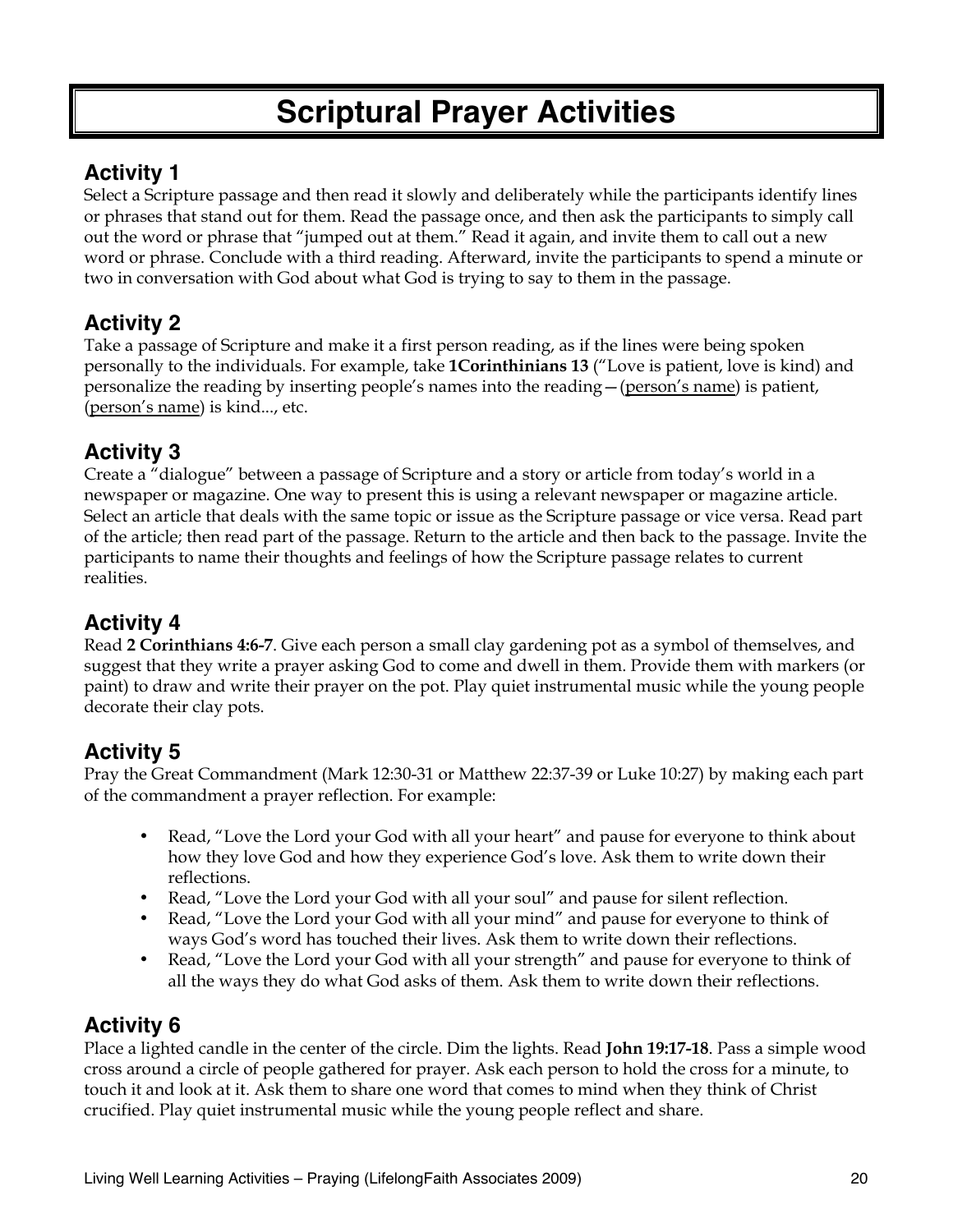# **Intercessory Prayer**

I*f you ask me for anything in my name, I will do it*. (John 14:14)

## **Advance Preparation**

On a very large sheet of paper (two newsprint or poster board sheets attached) draw four concentric circles. Be sure the innermost circle has plenty of room inside. Label the innermost circle: family; the second circle: friends; the third: local community; and the fourth: world.

## **Prayer Activity**

- **1.** Use the following introduction to set the context for the prayer activity (use your own words): *One of the time honored kinds of prayer is that of petition or asking God for what we and others need. Intercessory prayer challenges us to recall our dependence on God. We cannot get along without God. We believe that God knows our needs even before we ask. Yet, we offer prayers of petition because it helps us remember that we need God above all. When we offer prayers of petition, we do so with a spirit of openness, trusting that God will hear and answer our prayers in the way that is best. Sometimes it seems like the answer never comes or it comes in ways that we do not anticipate. However, we trust in the promise of Jesus, "ask and it will be done for you."*
- **2.** Prayerfully read Matthew 7:7-11 or Luke 11:9-13.
- **3.** Give each person four post-it notes (2x3 size)—one for each of the four circles. Make available additional post-it notes if needed. Invite each person in silence to write at least one prayer for the needs or concerns of people in each of the four circles. Play some quiet instrumental music in the background while participants write their prayers.
	- Write a prayer for the needs or concerns of your family that you want to remember.
	- Write a prayer for a friend or group of friends that you want to remember.
	- Write a prayer for the needs and concerns of your local community that you want to remember.
	- Write a prayer for the needs and concerns of people in our world.
- **4.** As they complete their prayers, ask the participants to attach their prayers to the appropriate circle. Then invite the participants to share one (or two) of their prayer petitions. After each prayer petition, ask the group to respond, "Lord, hear us."
- **5.** Close by inviting the participants to share feelings or thoughts about the prayer experience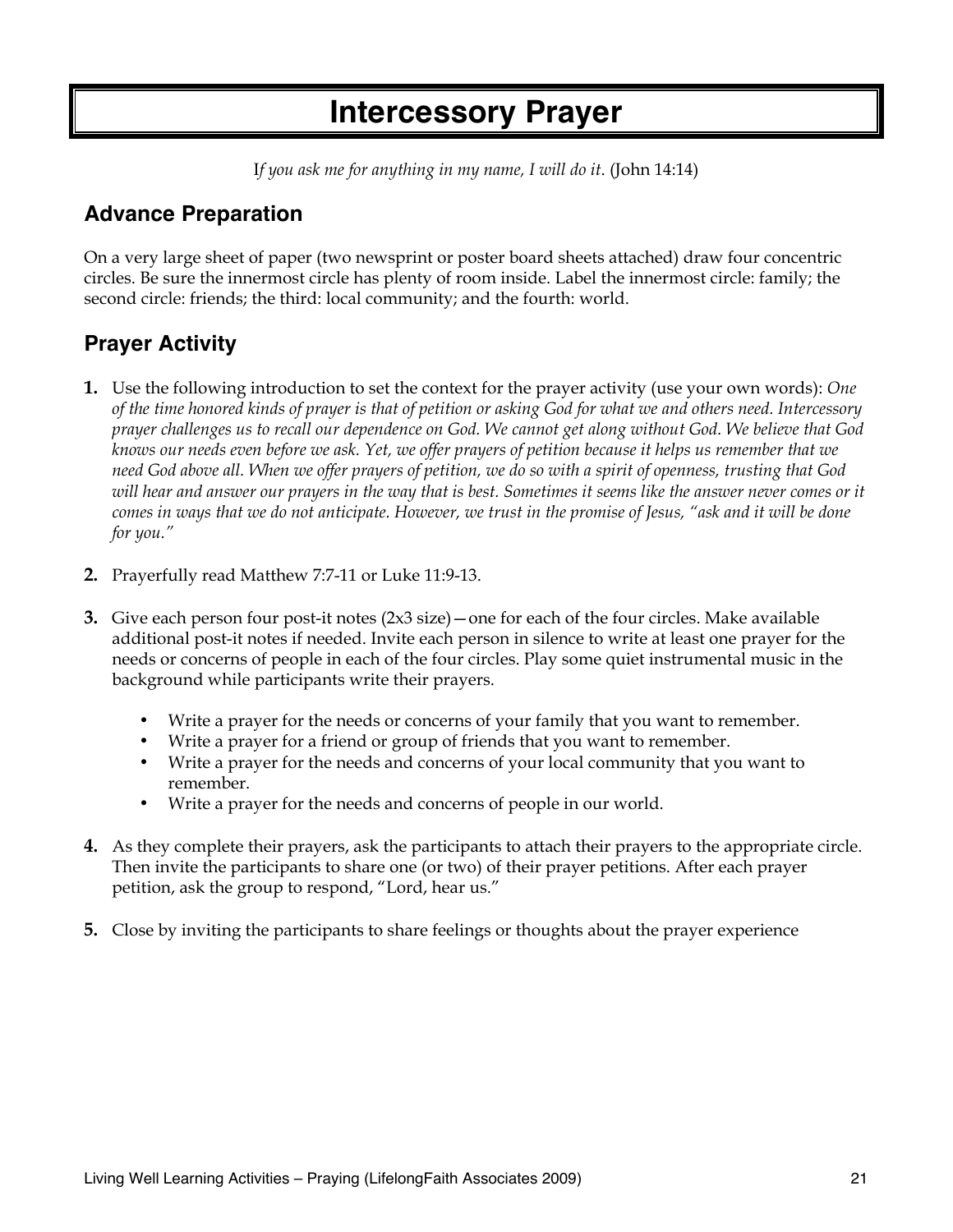# **Intercessory Prayer @ Home**

One of the time honored kinds of prayer is that of petition or asking God for what we and others need. Prayers of petition challenge us to recall our dependence on God. We cannot get along without God. We believe that God knows our needs even before we ask. Yet, we offer prayers of petition because it helps us remember that we need God above all. When we offer prayers of petition we do so with a spirit of openness, trusting that God will hear and answer our prayers in the way that is best. Sometimes it seems like the answer never comes or in ways that we do not anticipate. However, we trust in the promise of Jesus, "ask and it will be done for you."

## **Activity 1**

When you are gathered for a meal or in the car, talk about the times when you pray prayers of petition. What are some of the needs and concerns you have brought to God's attention? Have your prayers been answered? Were they answered in the way you expected them to be? If they were not answered, did you give up asking? How has your faith been challenged or strengthened by this kind of prayer?

## **Activity 2**

On a large sheet of paper draw four concentric circles. In the innermost circle write some of the needs and concerns of the family/household members that you want to remember in prayer. In the next circle write some of the needs and concerns of your local parish, neighborhood or community that you want to remember in prayer. In the next circle write some of the needs and concerns of our nation, and in the most outer circle write some of the needs and concerns of our world. Post the paper some place where you can be reminded of the things you are asking of God.

## **Activity 3**

When you gather for a meal or other event, pause to pray for one of the needs and concerns you have identified in each of the four categories of Activity 2 above. You might have each member identify one and other members respond, "Lord, hear us" to each petition. Or, set aside a different day to pray for the needs and concerns listed in each of the circles so that one day is dedicated to the concerns of the family/household; another day for parish, neighborhood, community; another for nation; another for world.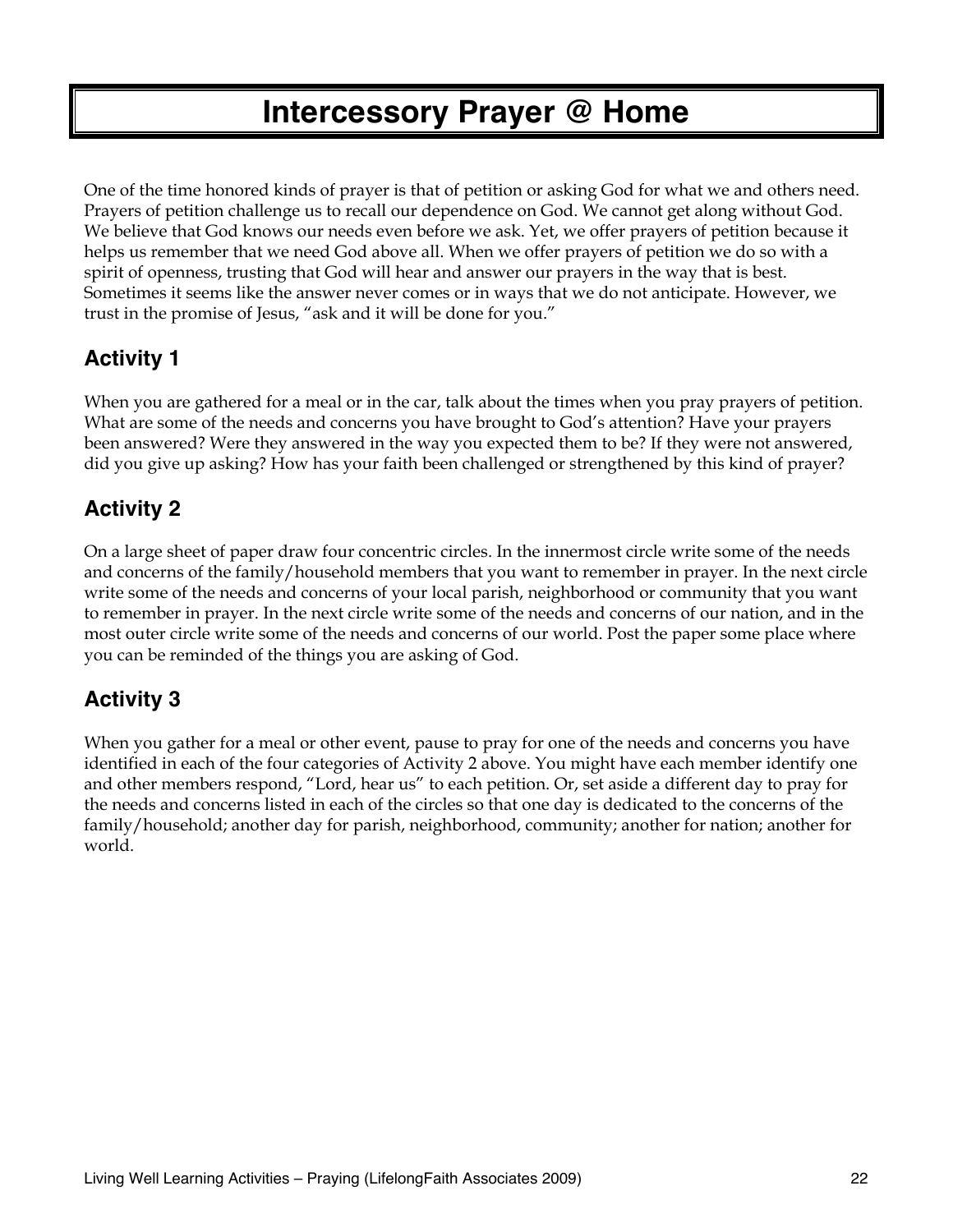# **Prayers of Praise**

## **Advance Preparation**

Everyone will need a Bible or a copy of Psalm103.

## **Prayer Activity**

- **1.** Introduce this prayer experience by saying: *Many of us pray when we want to ask God for something either for ourselves or someone else. Sometimes it is difficult to just give compliments to God. Prayers of praise give praise to God for being good, for the mystery and majesty of God. Prayers of praise can be a challenge for us to think about God in terms of someone who deserves our praise. It forces us to not take God for granted. Prayers of praise reflect our own attitude and ability to recognize others for their goodness, especially our ability to just praise God for being God.*
- **2.** Explain to the group that they will be using Psalm 103 as a Prayer of Praise. Psalm 103 is one of those priceless treasures that becomes more precious as we spend time with it in reflection and contemplation. The Psalm has four main parts:
	- Personal blessings received from God  $(1-5)$
	- National blessings received from God (6-14)
	- A reminder of our human frailty and utter dependence upon God (15-18)
	- A declaration that all creation praises God (19-22)
- **3.** Pray the Psalm with the group. (You may want to reproduce the Psalm so that everyone can prayer it together. You can also organize the participants into two groups. Ask group one to read verses 1- 5 and 15-18; group two reads verses 6-14 and 19-22.)
- **4.** Ask the participants to use Psalm 103 to write their own psalm of praise to God. Invite them to use the four-fold structure of Psalm 103 in their own prayer. Remind them that prayers of praise give praise to God for being good, for the mystery and majesty of God. Prayers of praise can be a challenge for us to think about God in terms of someone who deserves our praise. It forces us to not take God for granted. Prayers of praise reflect our own attitude and ability to recognize others for their goodness, especially our ability to just praise God for being God.

Give them several minutes to compose their prayer.

- **5.** After the individuals have composed their prayer of praise to God, ask them to take a few moments to reflect (and perhaps talk) about how it felt to offer God praise.
- **6.** Gather in a circle around a lighted candle. Dim the lights. Invite the participants to share their psalms of praise.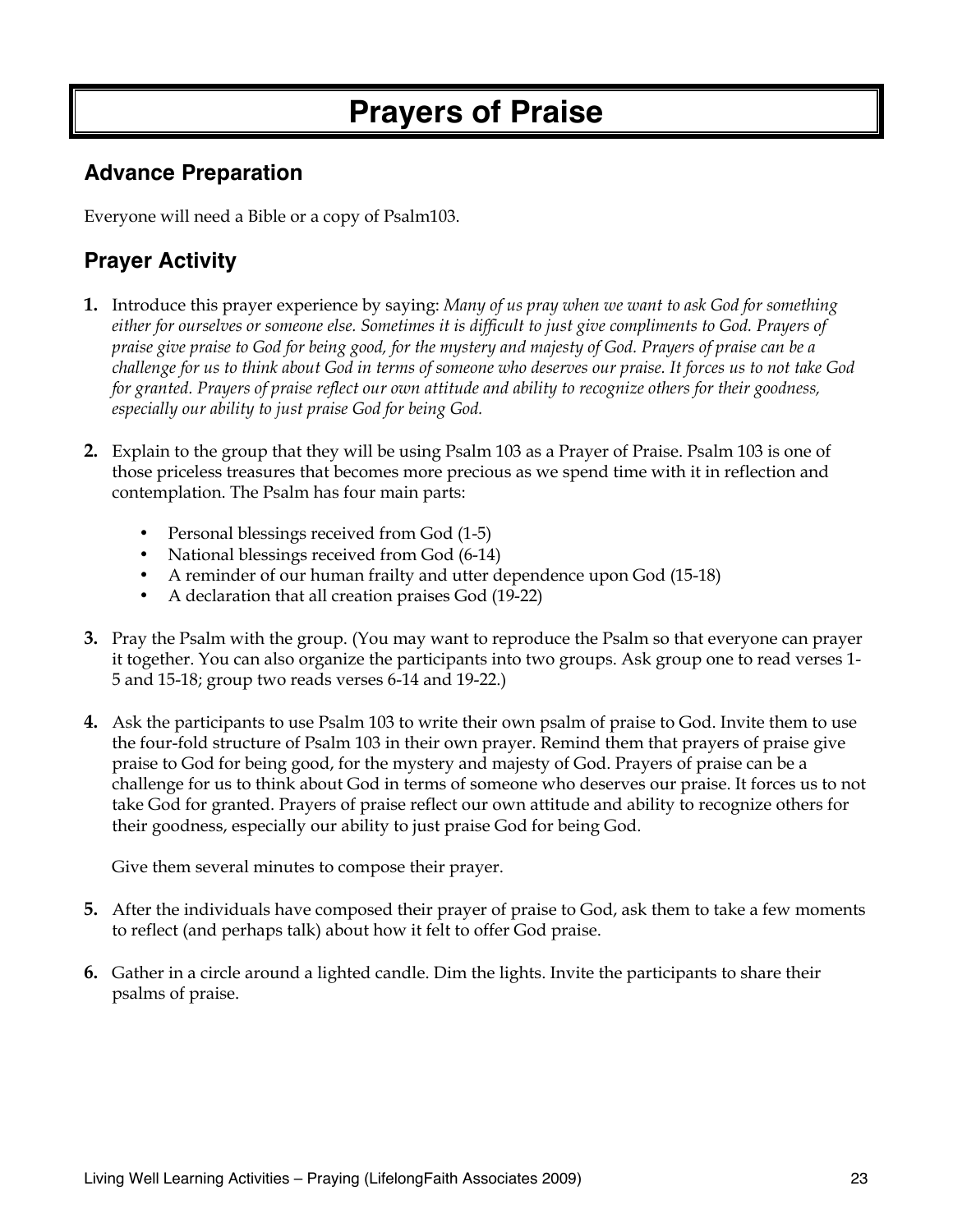# **Prayers of Praise @ Home**

Many of us pray when we want to ask God for something either for ourselves or someone else. Sometimes it is difficult to just give compliments to God. Prayers of praise give praise to God for being good, for the mystery and majesty of God. Prayers of praise can be a challenge for us to think about God in terms of someone who deserves our praise. It forces us to not take God for granted. Prayers of praise reflect our own attitude and ability to recognize others for their goodness, especially our ability to just praise God for being God.

## **Activity 1**

Try for a week to offer only prayers of praise when you gather for meals or other events. Use phrases such as: "God, you are good and wonderful. We praise you." "God, we praise you for the mystery that is you." "God, we believe that you are holy and awesome." "We praise you for your majesty, O God." Be creative and make up some of your own.

## **Activity 2**

As you practice giving praise to God also practice giving praise to each other. Look for opportunities to compliment one another for qualities that are unique to each person as well as for what they do. Be sincere. When you receive a compliment, thank the person giving it.

## **Activity 3**

After trying a time for giving praise to God and each other, take time to talk about how it felt. Was it hard to not ask God for something when you prayed? How did it feel to receive compliments from others? Were you embarrassed? Were you able to receive a compliment graciously? Were you able to offer compliments to others with sincere affection? If not, why was it hard?

## **Activity 4**

As a family or household, write a prayer of praise that you could use from time to time when you are gathered for a meal or other event. It could be in the form of a litany with a response such as those suggested in Activity One above. It could be in the form of a poem, a song, or just a brief paragraph. Be creative. If you have lots of ideas, write more than one and alternate the use of them.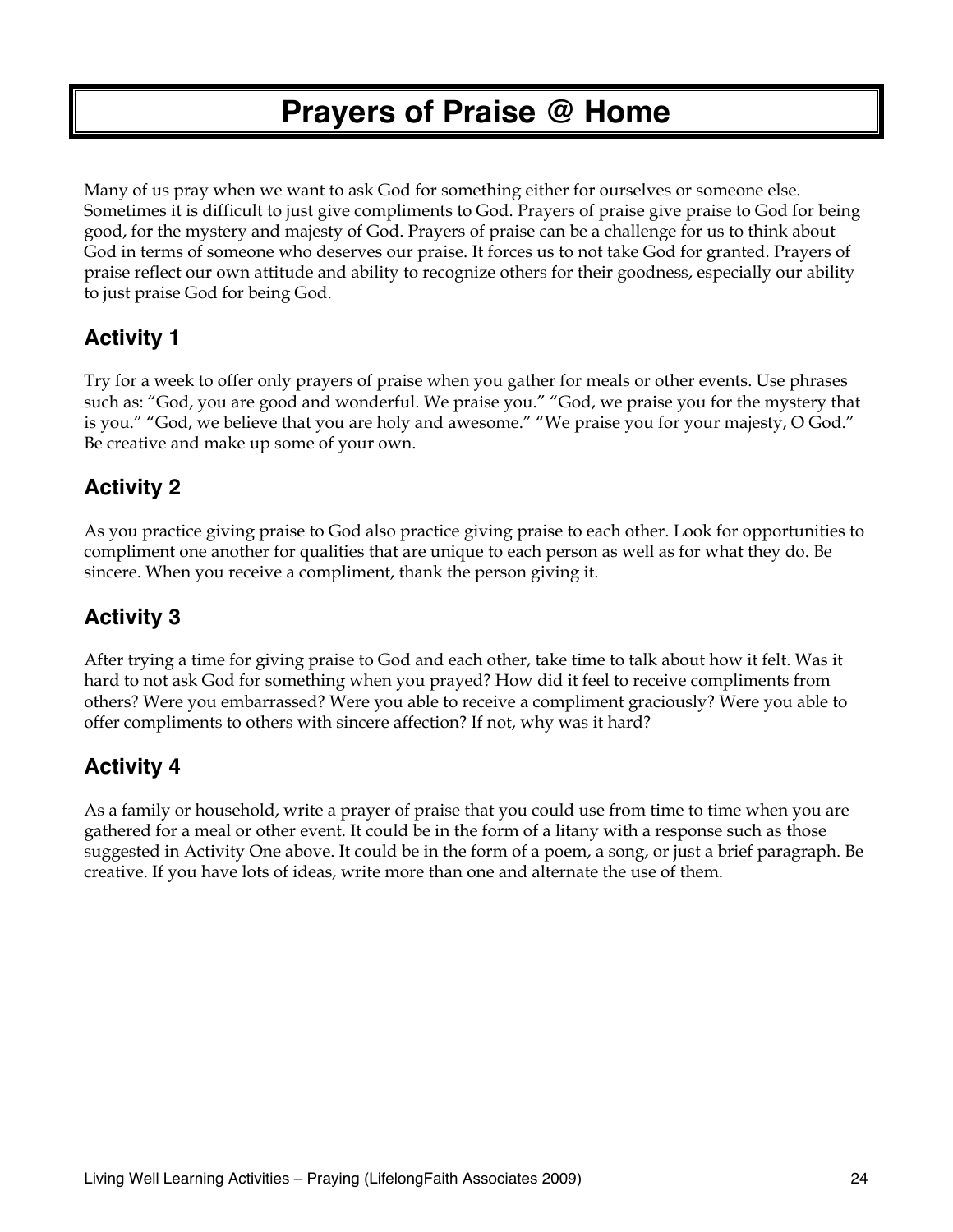# **Praying with the Psalms**

## **Advance Preparation**

Select five to eight Psalm passages in advance. The passages can reflect a common theme, or they could be diverse. Participants should have Bibles or you will need to write the passages on a sheet of newsprint or on a transparency or provide copies of the Psalms on a handout. It is important to identify each passage with a brief excerpt from the Psalm so that the participants will have some basis on which to make a choice. To make this a Lenten activity use the Lenten psalms from the Lectionary.

Provide each person with a sheet of paper, and pen or pencil.

## **Prayer Activity**

*Guide the participants through the following steps, explaining each step using the information below and giving participants time to complete the instructions.* 

- **1.** Select one of the Psalm passages that you feel most comfortable with. (Allow time for the participants to reflect on and respond to the passage.)
- **2.** Read the Psalm passage you selected in quiet. Read every word, pausing when necessary in order to let every word present itself to you. Read the words as if you had never read or heard them before. Be open to new insights that may come. Read the words as if they were the words of your own prayer. Whenever you read "I," "my," "me," etc., read it as if that meant *you*.
- **3.** From the passage you have read, select a phrase, a verse or two verses to be the words you will use to begin your own prayer. Write those words down and then continue writing an additional sentence or two of your own continuing the thoughts and feelings begun by the words of the Psalmist.
- **4.** Let us now spend a few minutes in prayer sharing the words of the Psalmist we selected and the words of prayer we have written. (Individuals read their prayers aloud as they feel motivated to share.)

| Alentiai i sailiis tu Use. |                                                 |
|----------------------------|-------------------------------------------------|
| Psalm 8:1-7                | "What is man, that you think of him?"           |
| Psalm 11:1-7               | "I trust in the Lord for safety."               |
| Psalm 16:1-11              | "I am always aware of the Lord's presence."     |
| Psalm 23:1-6               | "The Lord is my shepherd."                      |
| Psalm 25:1-14              | "Keep your promise, Lord, and forgive my sins." |
| Psalm 30:1-12              | "LordI will give you thanks forever."           |
| Psalm 32:1-11              | "Happy are those whose sins are forgiven."      |
| Psalm 62:1-12              | "God alone protects and saves me."              |
| Psalm 63:1-8               | "O GodMy whole being desires you."              |
| Psalm 86:1-13a             | "Teach me, Lord what you want me to do."        |
| Psalm 103:1-14             | "Praise the Lord, my soul!"                     |
| Psalm 121:1-8              | Teach me, Lord, what you want me to do."        |
| Psalm 139:1-12             | "Lord, you have examined me and you know me."   |

Potential Psalms to Use: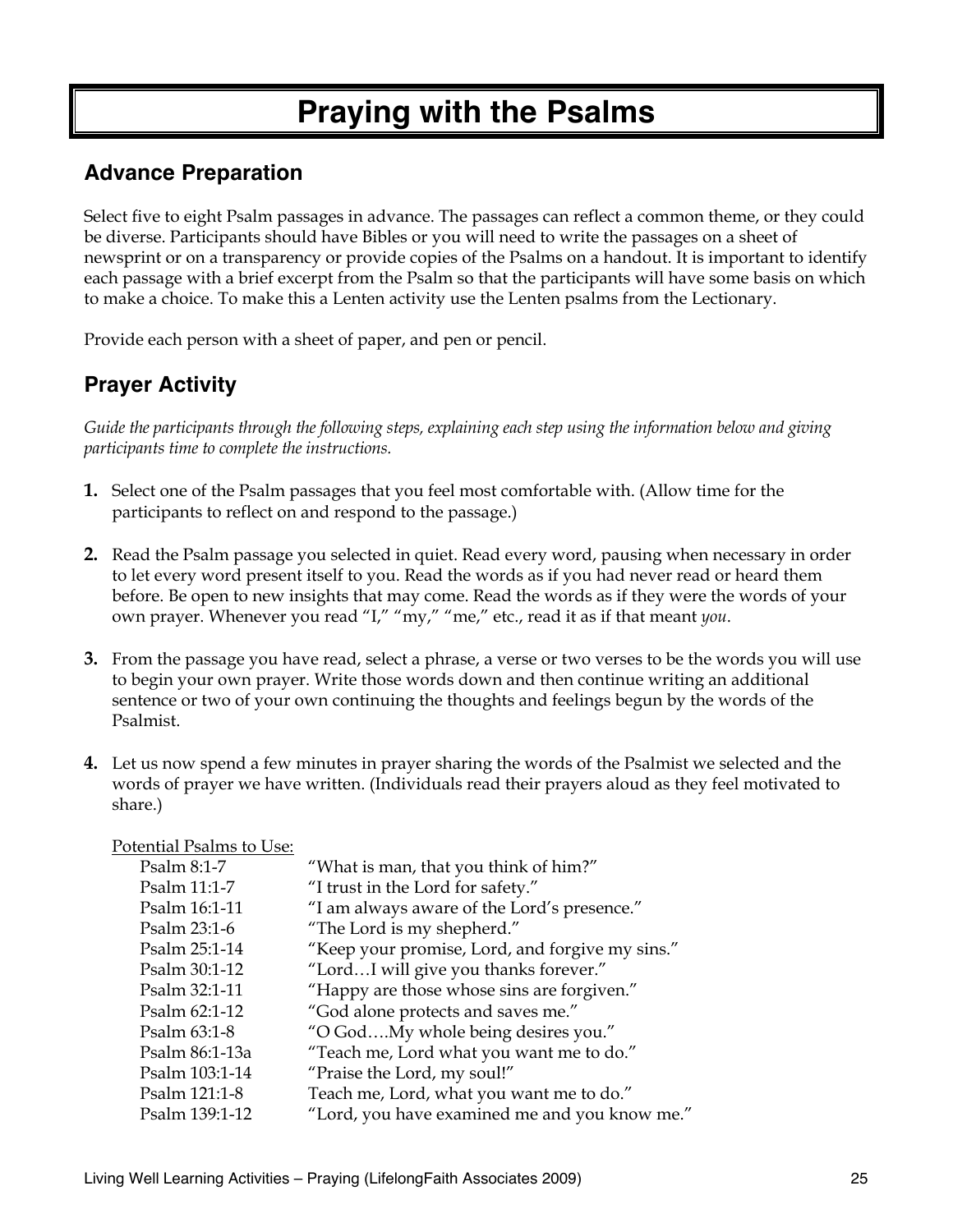# **Prayers of Thanksgiving @ Home**

Thanksgiving is not the only time of the year that we can take time to be grateful to God for the many gifts God shares with us. Prayers of thanksgiving are one of the four types of prayers. Sometimes it is good for us to reflect on the many good things that are ours, that we enjoy and sometimes take for granted and give thanks to God for all that we have and are. It can be a challenge to thank God for what we need even before we have it, trusting that God will provide for our needs in ways that are best.

## **Activity 1**

Gather some pencils, pens, crayons or markers; some pieces of paper about  $3\frac{1}{2}$  X 5; and a basket or bowl, and invite the family or household to come together. After a brief introduction (you can use the one above) invite them to think about the gifts they have for which they could give thanks to God. They can then use the paper to write or draw a symbol, one per paper, of the things that come to mind. The papers can be collected in the basket or bowl so that there is a visible sign that our "cup runs over" because of the goodness of God. The basket or bowl could be placed in a prominent place.

## **Activity 2**

When the family or household gathers for a meal, one or more of the papers could be drawn and shared as part of the thanksgiving prayer before or after the meal.

## **Activity 3**

The family or household could gather for a special prayer of thanksgiving. The papers created in Activity One could be the source for a litany of thanksgiving. To each item, the rest of the family could respond with an appropriate phrase such as, "we thank you, God" or "we are grateful for your goodness."

## **Activity 4**

When the family or household is in the car together, offer thanks to God for the things that you see as you drive. You could express gratitude for nature, things, or other people. For example, when you pass a hospital, you could be grateful for access to such a facility, for the doctors, nurses, and others who care for the sick, etc.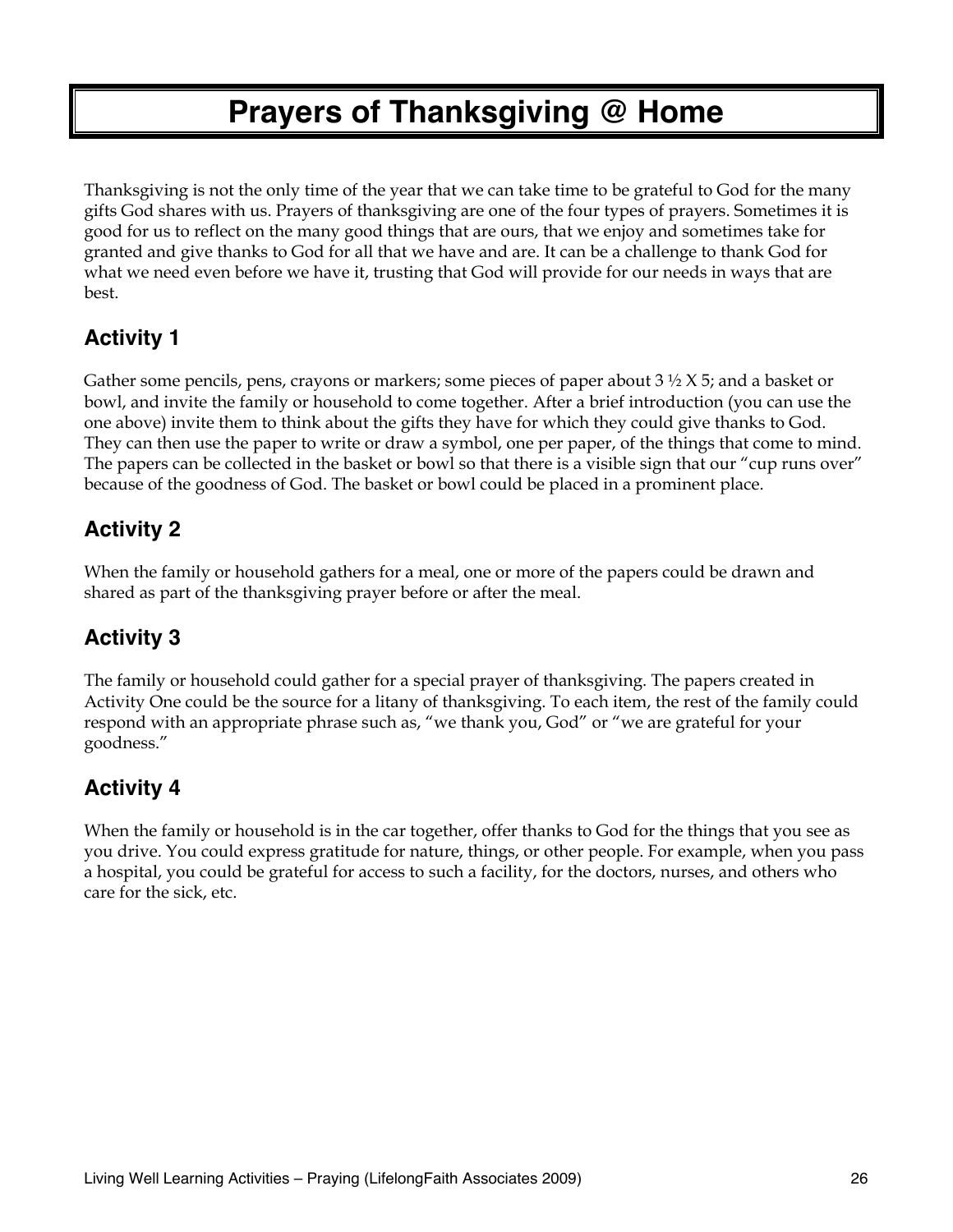# **Praying through Music**

*Adapt this prayer process for each particular age group.*

- **1. Select a theme.** Select one or two themes to focus your music and Scripture selections. Identify a theme which connects with your target group. Using the theme as a guide, select one or two songs or hymns *and* an accompanying Scripture reading. Select music that would appeal to the musical tastes of your group and connects with your theme.
- **2. Settle down.** Take a few minutes to help everyone settle down in the place of prayer. Encourage them to sit with their spine straight, feet on the floor, knees slightly apart, hands on their laps, eyes closed. Ask them to breathe deeply and slowly; to be aware of the sounds around them; to quiet themselves and be still.
- **3. Pray to the Holy Spirit.** Remind the group that they are in God's presence. Ask them to feel the warmth and the love. As they slowly inhale and exhale, ask the Holy Spirit to help them pray and to hear what the Lord is saying to them.
- **4. Play one or two songs on your theme.** Ask everyone to listen to the words and to pay attention to the feelings and images the songs stir up in them. After each song, ask the participants to reflect on the song and record their reflections in a journal or on paper. (For children, you may want to talk about each song rather than write or draw.) Ask: What is this song saying to you? How does it speak to your life right now? How can you apply its meaning to your life? What might God be saying to you through this song?
- **5. Share the Scripture reading.** Share the Scripture reading which accompanies your music selections. Invite everyone to reflect on the Scripture passage and its connection to the music. Ask: What is this passage saying to you? How does it speak to your life right now? What is God (or Jesus) saying to you through this passage? How can you apply its meaning to your life? How does this passage deepen the message you heard in the songs?
- **6. Make a resolution.** Invite each person to resolve to do something about the insights they have gained from praying with music. Whatever the resolution, ask them to thank the Lord for the moments he spent with them and for any insights they received. Invite them to write their resolution in a journal or on paper.
- **7. Reflect together on the experience.** Invite everyone to share their feelings and reflections on the praying with music experience.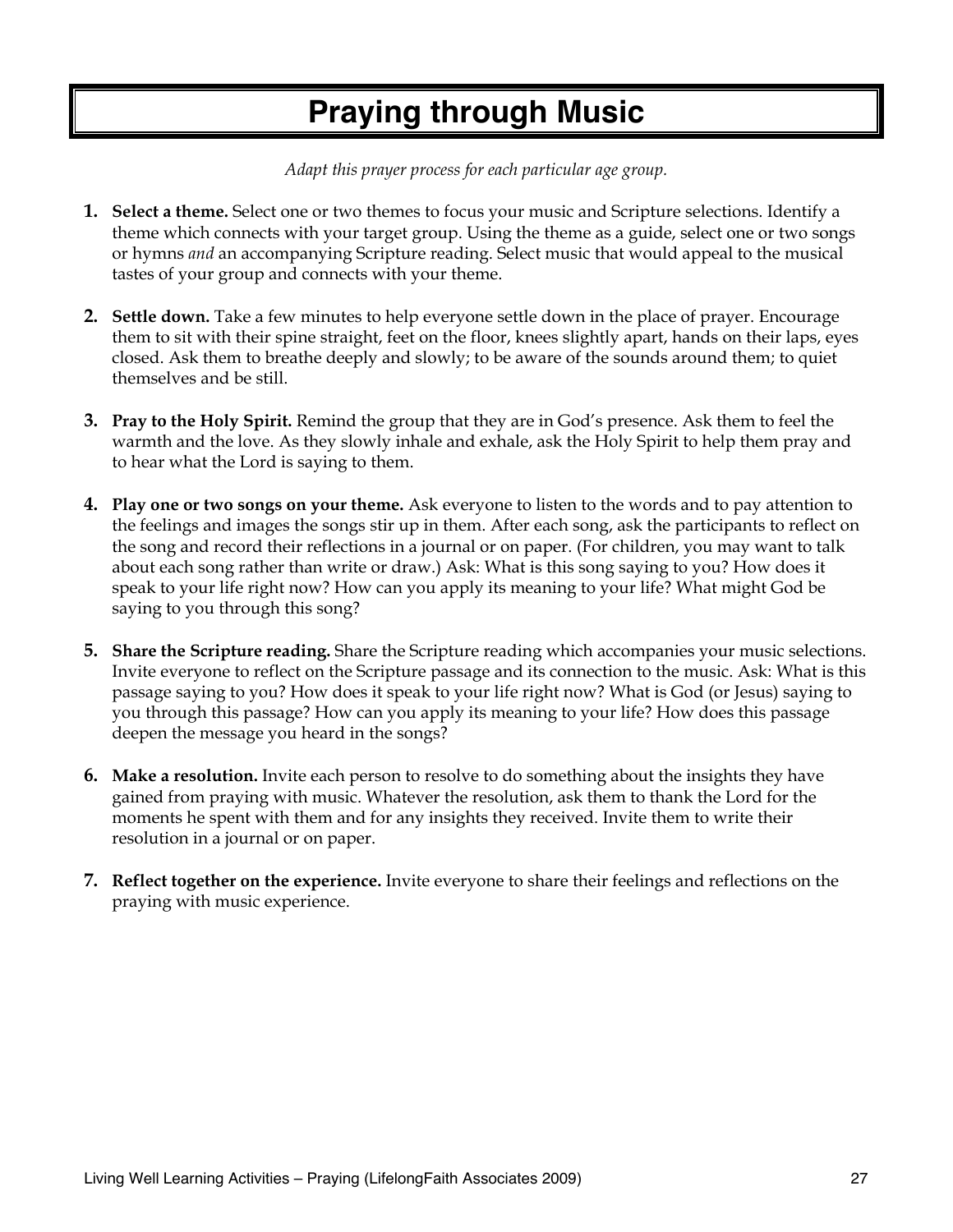# **Lectio Divina: Prayerful Bible Reflection**

*Use* Lectio Divina *to guide people in a prayer reflection on a Biblical story or text and in imagining how they will live the story or text in their daily life.* 

## **Step 1.** *Lectio* **(Reading)**

Read the Bible passage to the group. Read it a second time. Invite people to let the words really sink in deeply. Ask them to open their minds and hearts to the meaning of the words; and let the passage speak to them.

## **Step 2.** *Meditatio* **(Meditation)**

Invite people to reflect on the Bible passage. Ask questions such as the following:

- What does this passage say to me?
- Who am I in this Scripture?
- What do I see and hear?
- What do I think?
- Which character do I most relate to?
- What do I need to learn from this passage?

## **Step 3.** *Oratio* **(Prayer)**

Move into the heart of the matter. Consider the following questions to help people respond to God.

- What do you want to communicate to God?
- What do you most want in your relationship with God?
- What emotions do you want to express to God? joy? fear? gratitude? grief?

## **Step 4.** *Contemplatio* **(Contemplation)**

Provide quiet time for people to rest in the presence of God. Play some quiet instrumental music.

## **Step 5.** *Action* **(Action)**

Conclude by inviting people to decide on a course of action and make a commitment to follow through with their plan.

- How is God challenging me?
- If Is there a good thing that God is calling me to do?:
- $\blacksquare$  Is there a harmful thing that God wants me to stop doing?
- What is the next step I need to take?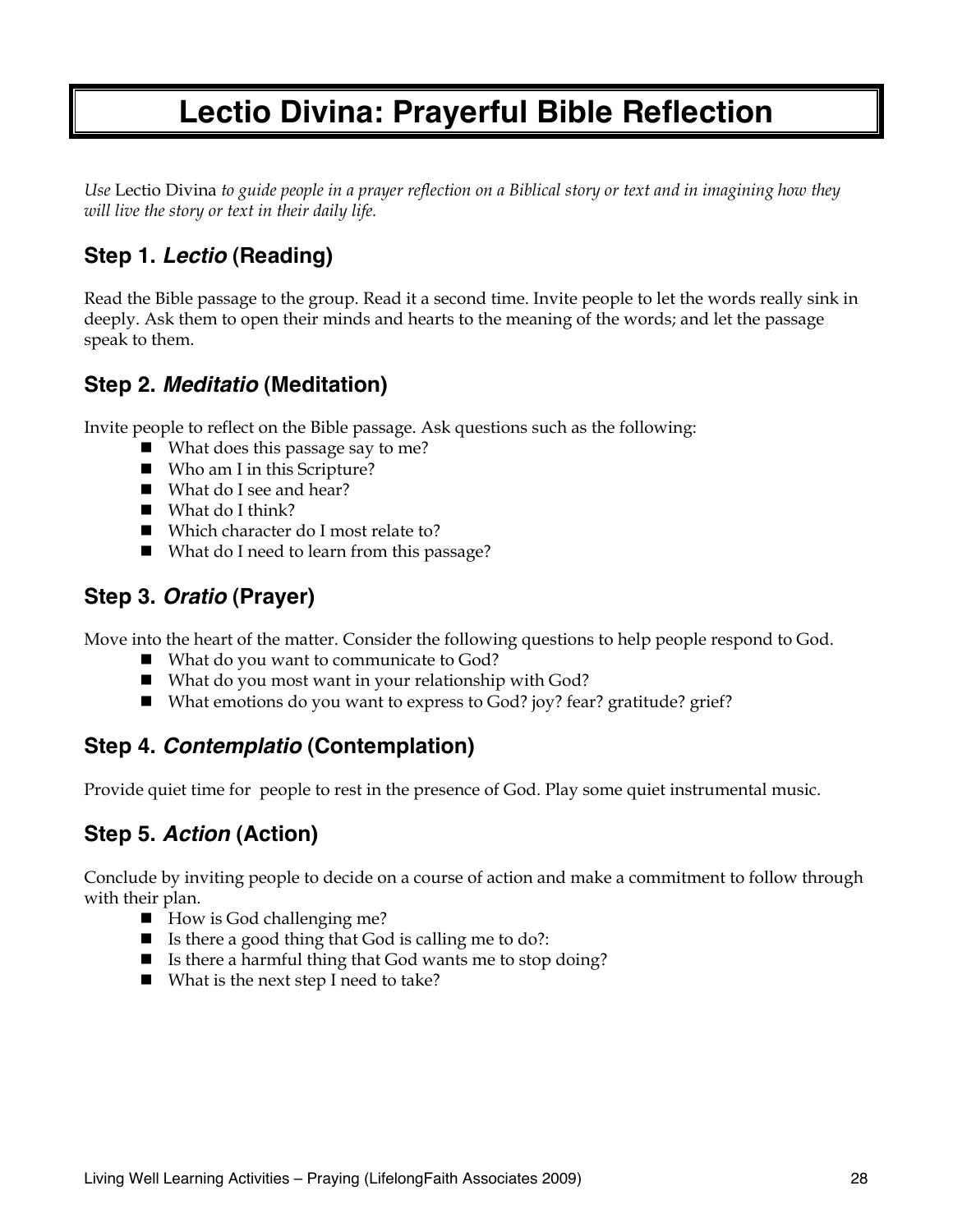# **Spontaneous Prayer @ Home**

There are many ways to pray. Sometimes we use memorized prayers. Prayers that we hold in common and that are known to all help us to pray together as a community of faith. Sometimes the memorized prayers do not quite say what is in our heart. When this occurs, we need to let the Spirit lead us in prayer, to let the prayer flow out of our deepest self. It is not hard to pray spontaneously. However, we might be shy about doing it in public, even with those we know and love. In an atmosphere of trust and respect we can pray spontaneously. Sometimes we need to encourage one another in our prayer life, to affirm the attempts and efforts of prayer. Praying takes practice.

## **Activity 1**

Recall that there are four kinds of prayer: prayers of petition, praise, thanksgiving and contrition. Choose one of the kinds and invite family members to write a prayer that reflects that kind of prayer. Take turns sharing what has been written.

## **Activity 2**

Recall the four kinds of prayer (see Activity One). Invite members to write a prayer that reflects one of them. Take turns sharing what has been written. Also, post one each day on the refrigerator.

## **Activity 3**

When the family gathers for a meal, event or a journey in the car, invite everyone to pause for a moment of quiet to consider what you are about to do. Ask if someone would like to offer a spontaneous prayer for the occasion.

## **Activity 4**

Practice brief spontaneous expressions of faith throughout the day. For example: At the sight of a beautiful sunrise or sunset you might offer a spontaneous prayer of praise or thanks to God for the gift of eyesight that enables you to behold such beauty. When a family member has a special need or concern, you might offer a spontaneous prayer of petition asking for God's grace at this time. When a loved one comes or goes from the home, you might offer a spontaneous blessing. Simply make a sign of the cross on his or her forehead, lay your hands on his or her head or shoulders, give a hug and ask God to bless his or her coming or going.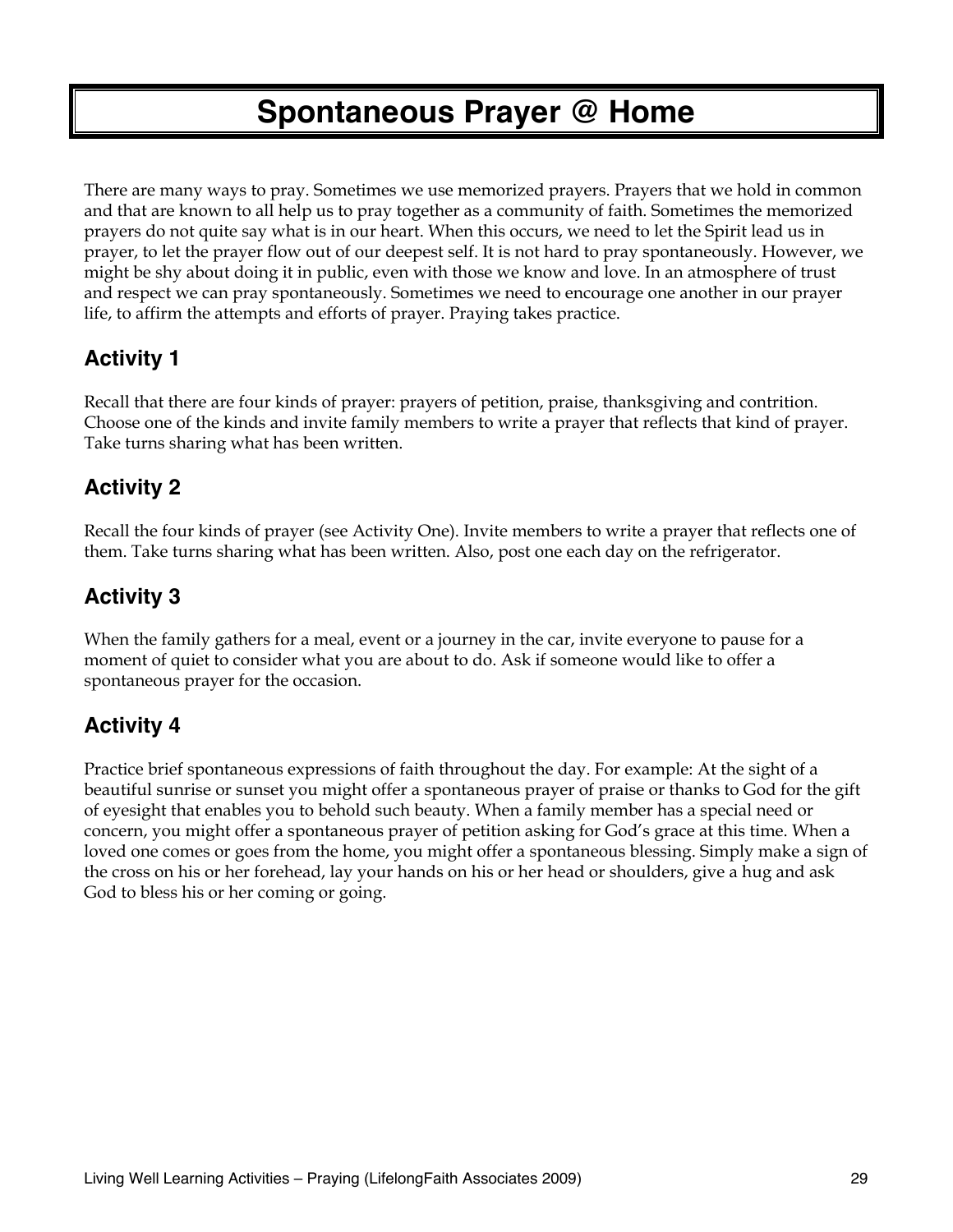# **Children's Prayer Activities**

*These creative activities can be used in conjunction with the other prayer activities.*

# **Prayer Collage**

The natural creativity of young children means they enjoy expressing their feelings and ideas through art. Provide of a variety of art supplies. Invite the children to use the materials to create a collage that expresses a prayer of thanksgiving, a prayer of praise, or a prayer of petition or intercession. You can invite the children to ask you to write a prayer on their collage that they dictate to you. You can also use pictures cut from magazines to make a prayer collage. You can preselect pictures or allow the children to find pictures that represent their prayer: thankfulness, praise, petition or intercession.

**Materials**: art supplies such as colored construction paper, crayons, markers, scraps of lace, ribbon, trim, sequins, colored chalk, paper doilies, glue, scissors, transparent tape, magazine pictures, etc.

# **Prayer Banner**

The banner may be a prayer of adoration. You might talk first about parts of God's world that reminds the children of the greatness of God. Then, each child may make his or her own banner selecting one of these things as the center of the design, or you may incorporate several ideas into a group banner. The banner may be a prayer of thanksgiving. This naturally follows conversations about things for which we are thankful. They may be people, God's world, experiences, foods, etc. Help children become more aware of God's blessings by writing a title such as "Thank You, God, for…" at the top of a large sheet of paper (newsprint or butcher paper). Encourage each child to draw pictures or write the names of things for which they are thankful. The banner may be a prayer of petition or intercession. Concern for others can be a center focus of a banner. This becomes an intercessory prayer. It may follow a study of persons in another country or people in need in your own community.

**Materials**: butcher paper or newsprint, pencils, crayons, markers, glue, magazine pictures, scissors, etc.

# **Prayer Mobile**

A prayer mobile is a useful experience in prayer that can be taken home and serves as a reminder as the child prays each day. Young children will need assistance in assembling a mobile, but they can take part in the selection of the items to make up the mobile. A prayer mobile may have objects or pictures that are symbolic of the subjects for which the children will pray, or it can be made up of the words that will be used in the prayer itself. If you are drawing pictures or using symbolic objects, talk about what the objects or pictures tell us about the subject. Young children may search for pictures to cut out that remind them of what they want to pray about. If you are using words, encourage the child to think of his or her own words. A prayer mobile can combine prayers of praise, thanksgiving, petition, and intercession.

**Materials**: coat hangers, string or yarn for hanging objects, construction paper, scissors, glue, etc.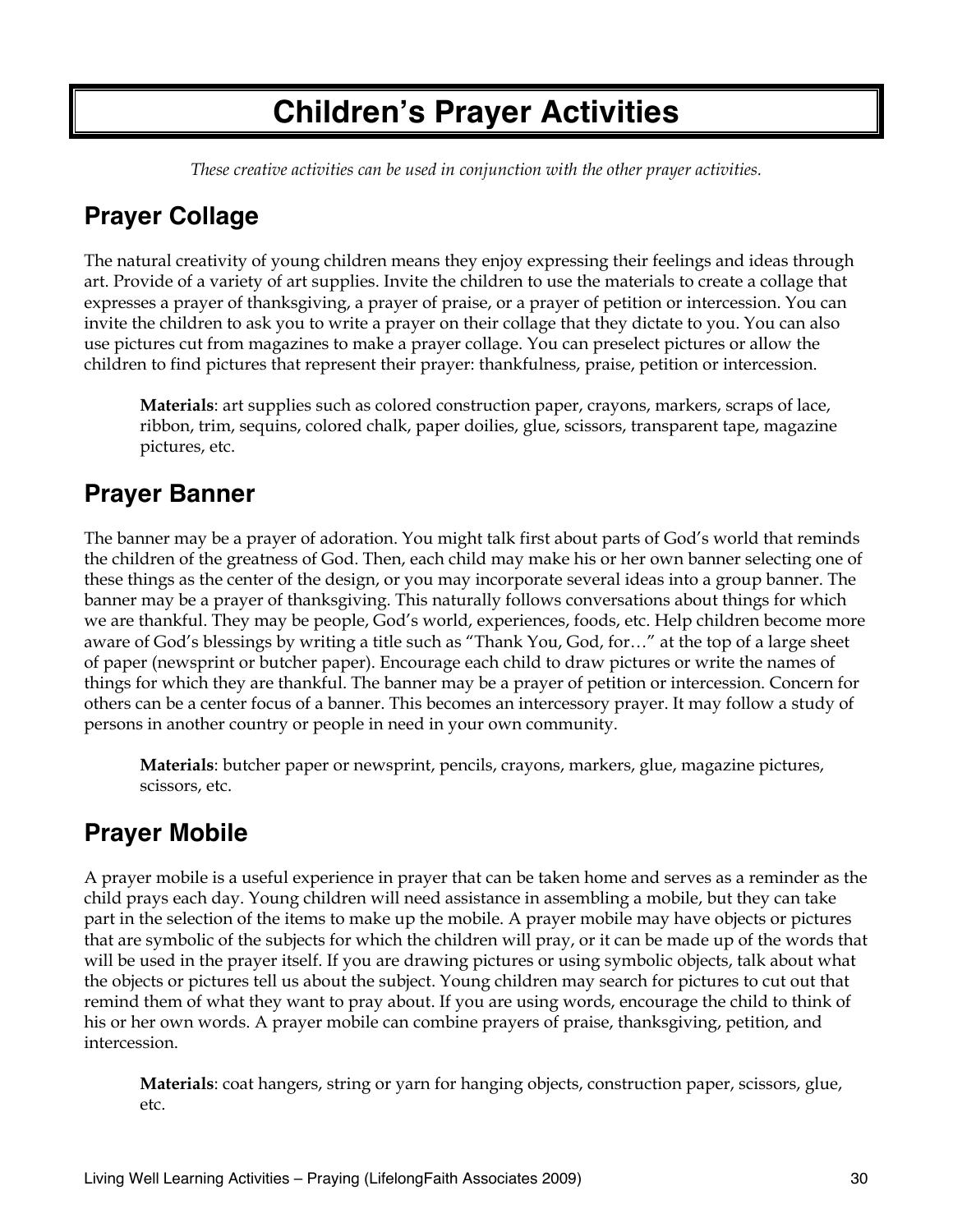# **Online Prayer Resources**

## **Upper Room**

- Daily Reflections: www.upperroom.org/DAILY
- Daily Devotional: www.upperroom.org/devotional
- Prayer Resources: www.upperroom.org/methodx/thelife

### **Taize**

- Daily Bible readings and meditation: www.taize.fr/en\_article1000.html
- Prayer for Each Day: www.taize.fr/en\_article5806.html

## **Sacred Space**

• Daily Prayer Online: /www.sacredspace.ie/

## **Daily Lectionary Readings**

- Online: www.usccb.org/nab/today.shtml
- Podcast: www.usccb.org/nab/nabpodcast.shtml
- iTunes: "Daily readings from the New American Bible"

## **Pray-As-You-Go: Daily Prayer for Your MP3 Player**

• www.pray-as-you-go.org

## **Creighton University**

• Daily Bible Reading and Reflections: www.creighton.edu/CollaborativeMinistry/daily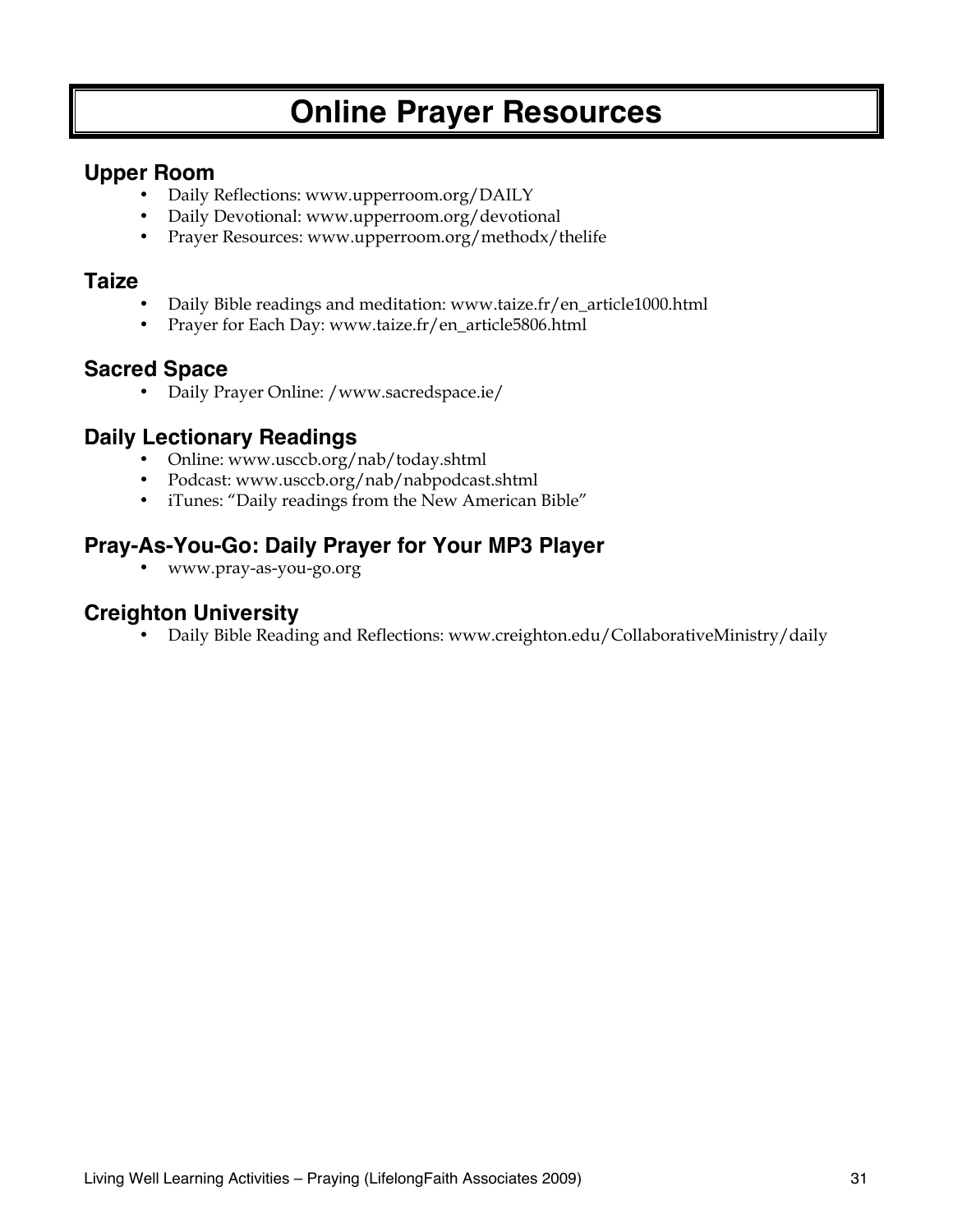# **Resources for Developing the Christian Practice of Praying**

*A Beginner's Guide to Prayer.* Richard J. Beckmen. Minneapolis: Augsburg-Fortress, 1994. Many of us would like to enrich our spiritual journey through prayer disciplines. This book looks at the rhythms of the prayer life, the sense of God's absence and presence, the Holy Spirit and prayer, the language we use, and the Lord's Prayer. Within this practical, yet comprehensive book, are woven Jesus' practice and teaching about prayer, other biblical examples, and experiences of people today.

*The Blessing Candles: 58 Simple Mealtime Prayer-Celebrations*. Gaynell Bordes Cronin and Jack Rathschmidt. Cincinnati: St. Anthony Messenger Press, 2000.

Each of the 58 prayer-celebrations include a gathering prayer, the lighting of two candles, a reading and a prayerful response to it, reflection questions and a sending prayer. These mealtime rituals are organized into several categories: Blessings for Everyday, Blessings for Special Needs, Blessings for Special Occasions, and Blessings for the Year.

#### *Creating a Life with God: The Call of Ancient Prayer Practices.* Daniel Wolpert. Nashville: Upper Room Books, 2003.

"This book is truly about life with God: a life in which the awareness and consciousness of God sweep us off our feet the way a lover would. It is about taking on the mind of Christ, a process that is a journey, the journey of prayer." So begins Wolpert's invitation to fully experience the lifeline God offers us in prayer. *Creating a Life with God* goes beyond the rote prayers that so many of us have experienced and found wanting. In fact, Wolpert admits that his own frustration with the formula prayers and his unsettled longing immediately after college led to his search for a different kind of prayer, one that's "a deep conversation with God beginning with communion and leading to transformation." Prayer illuminates our minds, enabling the love of God to permeate all that we do. The purpose of this book is to nourish a deeper, more satisfying prayer life. Wolpert explains 12 prayer practices and introduces you to historical figures who best illuminate each practice. You'll discover new ways to pray through experiencing solitude and silence, using your mind and imagination, using your body and creativity, and connecting with nature and community. You'll discover how classical approaches to God can deepen your prayer life today. An appendix offers step-by-step instructions for practicing the Jesus Prayer and the prayer of examen, for walking the labyrinth, and more. *Creating a Life with God* is suitable for both individual and small group study.

#### *Leading a Life with God: The Practice of Spiritual Leadership.* Daniel Wolpert. Daniel Wolpert. Nashville: Upper Room Books, 2003.

"A group of people who pray together can change the world." A community's deepening prayer life depends on an effective spiritual leader. Many are willing to assume this role, but some aspiring guides have trouble making the transition from an individual practice to leading a group. Wolpert demonstrates how personal devotion can evolve into leadership practice. Bestselling spiritual leadership books "provide insights from secular leadership disciplines and then add a paragraph about how these disciplines should be 'led by the Spirit,'" writes Wolpert. "I have yet to find a resource describing in depth how to be led by the spirit. Such is the purpose of this volume." *Leading a Life with God* grew out of Wolpert's previous book, *Creating a Life with God*, which focuses on different prayer practices and how individuals can integrate them into their personal devotions. Like his previous title, *Leading a Life with God* focuses on forms of prayer that offer ways to discern God's calling and introduces you to historical figures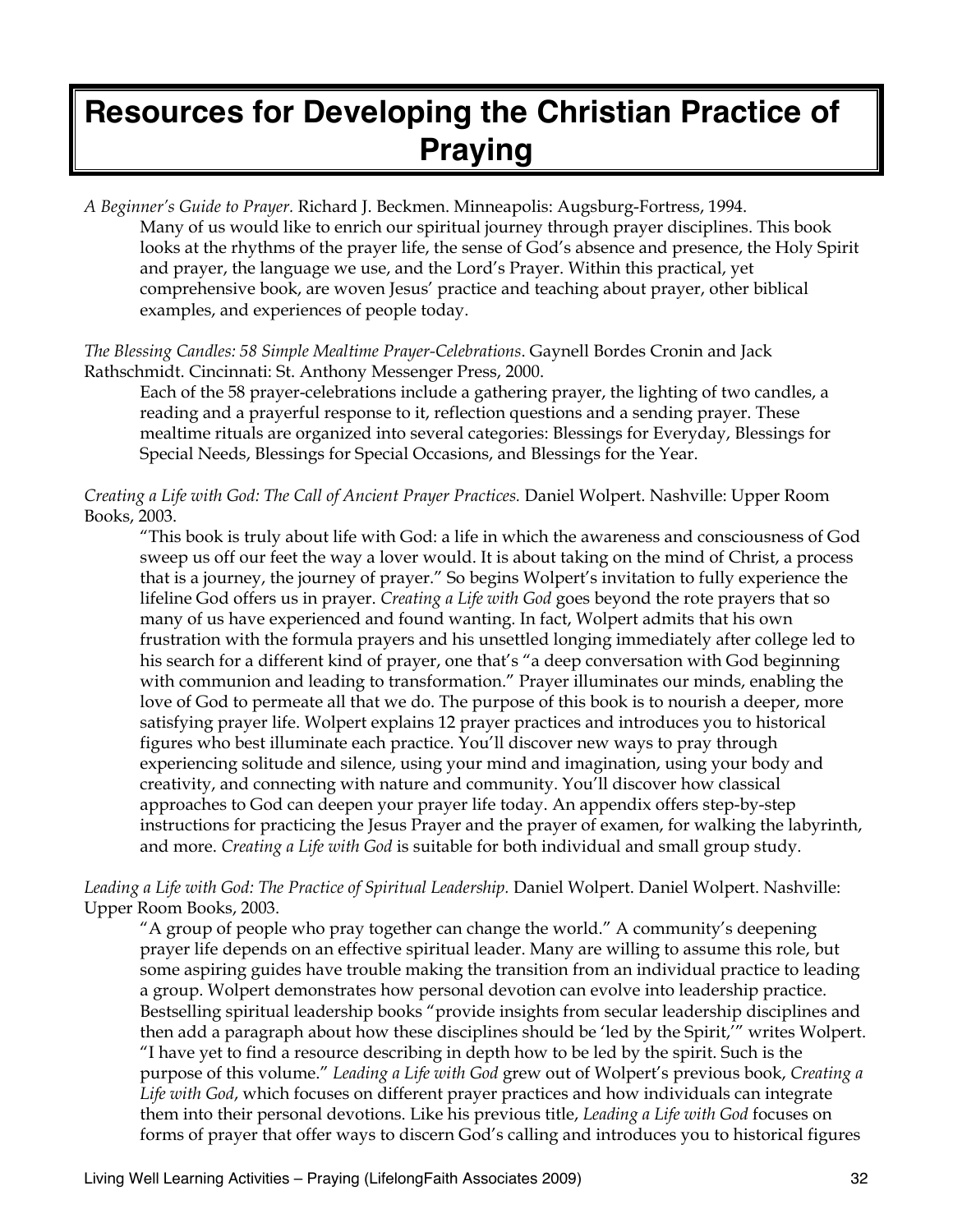who best illuminate each practice. These include: the Jesus Prayer, the examen, contemplative prayer, praying the Bible, praying among nature, creativity as prayer. Make prayer an effective component of your congregation's spiritual life and ministry. As Wolpert concludes, "The spiritual life is way too precious to keep to ourselves but rather is a banquet to be shared." *Leading a Life with God* contains detailed appendix material, including "A Step-by-Step Guide to the Prayer Practices" and "A Retreat Model."

*Paths to Prayer: Finding Your Own Way to the Presence of God.* Patricia D. Brown. San Francisco: Jossey-Bass, 2003.

With step-by-step instructions for over forty ways to pray, this valuable guide contains a wealth of timeless spiritual prayer practices that Christians have used over the last 2000 years from cultures around the world. Among the prayer practices you'll encounter in this book are the daily office, the prayer shawl, praying with icons, centering prayer, fasting, prayer beads, walking a labyrinth, pilgrimage, anointing for healing, and praying the scriptures. *Paths to Prayer* offers a whole-person approach to prayer that takes into account each person's individuality and doesn't assume we all relate to God in the same way. A prayer styles selfassessment will help you reflect on your life, your preferences, and your unique way of interacting with the world. Chapters include: An Invitation to Prayer, Foundations of Prayer: One Size Doesn't Fit All, How Do You Pray? Finding Your Prayer Type, Searching Prayers, Experiential Prayers, Relational Prayers, and Innovative Prayers.

#### *Prayer*. Joyce Rupp. Maryknoll, NY: Orbis Books, 2007.

Joyce Rupp writes, "My goal for this book is that it encourage each reader in his or her relationship with God, that it help each one pray in whatever way seems most suitable…I hope the chapters inspire you to nurture your interior realm each day and that you will grow in cherishing your life with the Holy One. May you be led forth to be a blessing of compassion in a world crying out for loving kindness and courageous justice." Chapters include: Entering into a Relationship, The Tidal Patterns of Prayer, Keeping the Vigil of Mystery, Turning Prayer Inside Out, and A Kernel of Corn and a Little Teapot.

*Prayer: Find the Heart's True Home.* Richard J. Foster. San Francisco: Harper/San Francisco, 1992. Best-selling author Richard J. Foster offers a warm, compelling, and sensitive primer on prayer, helping us to understand, experience, and practice it in its many forms-from the simple prayer of beginning again to unceasing prayer. He clarifies the prayer process, answers common misconceptions, and shows the way into prayers of contemplation, healing, blessing, forgiveness, and rest. Coming to prayer is like coming home, Foster says. "Nothing feels more right, more like what we are created to be and to do. Yet at the same time we are confronted with great mysteries. Who hasn't struggled with the puzzle of unanswered prayer? Who hasn't wondered how a finite person can commune with the infinite Creator of the universe? Who hasn't questioned whether prayer isn't merely psychological manipulation after all? We do our best, of course, to answer these knotty questions but when all is said and done, there is a sense in which these mysteries remain unanswered and unanswerable . . . At such times we must learn to become comfortable with the mystery." Foster shows how prayer can move us inward into personal transformation, upward toward intimacy with God, and outward to minister to others. He leads us beyond questions to a deeper understanding and practice of prayer, bringing us closer to God, to ourselves, and to our community.

*Praying in Color: Drawing a New Path to God*. Sybil MacBeth. Brewster, MA: Paraclete Press, 2009. Need help communicating with God? Maybe you hunger to know God better. Maybe you love color. Maybe you are a visual or kinesthetic learner, a distractable or impatient soul, or a wordweary pray-er. Perhaps you struggle with a short attention span, a restless body, or a tendency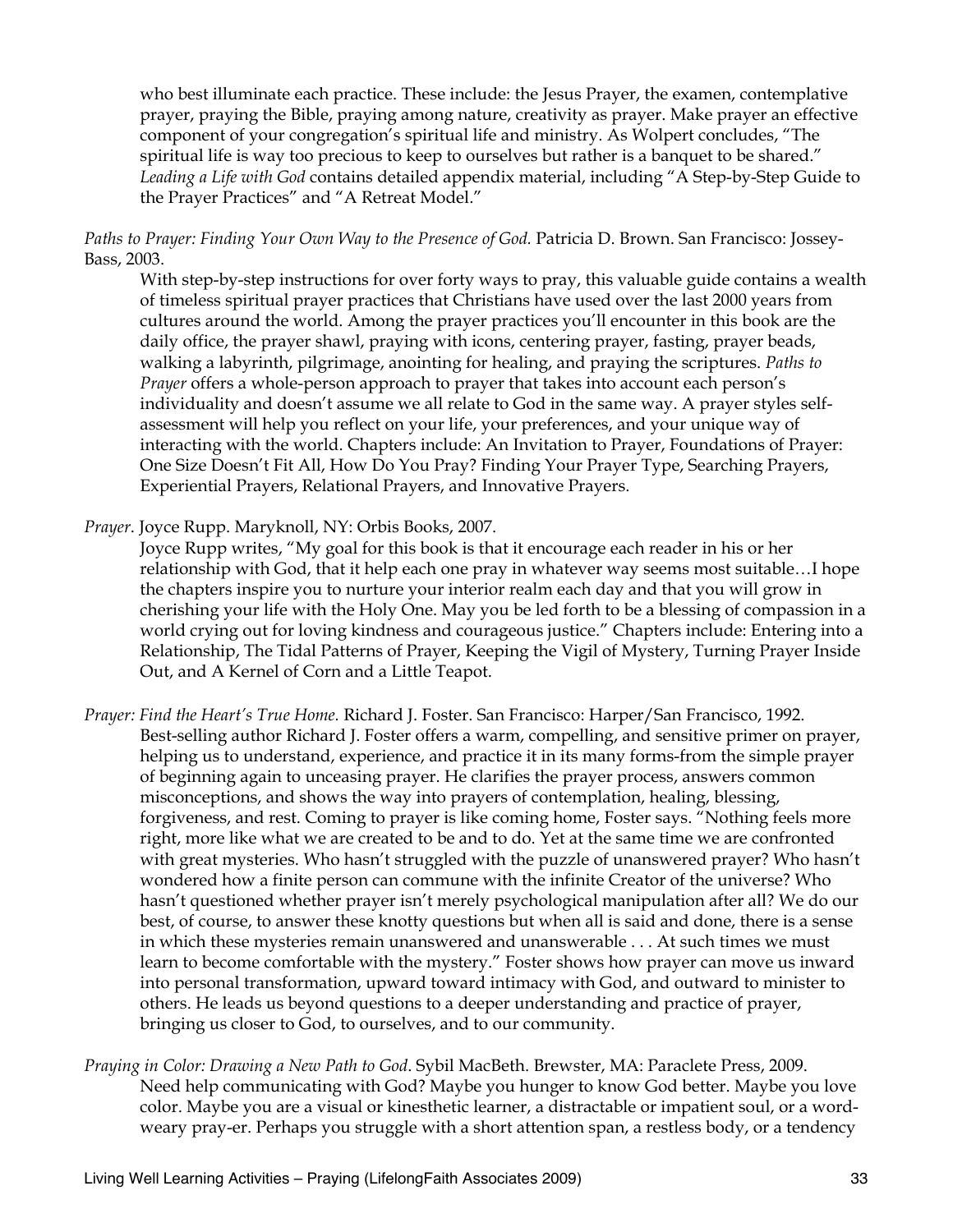to live in your head. This new prayer form can take as little or as much time as you have or want to commit, from 15 minutes to a weekend retreat." A new prayer form gives God an invitation and a new door to penetrate the locked cells of our hearts and minds," explains Sybil MacBeth. "For many of us, using only words to pray reduces God by the limits of our finite words." The book introduces the active, visual prayer practice the author calls "praying in color." The book provides a little bit of memoir and theology and a lot of how-to. Step-by step instructions in Chapter 3 introduce "praying in color" as a way to do intercessory prayer. Additional chapters explain how the practice can be applied to learning Scripture, keeping Advent and Lent, practicing lectio divina, and praying in other ways.

*Sacred Rhythm: Arranging Our Lives for Spiritual Transformation.* Ruth Haley Barton. Downers Grove, IL: InterVarsity Press, 2006.

Do you long for a deep, fundamental change in your life with God? Do you desire a greater intimacy with God? Do you wonder how you might truly live your life as God created you to live it? Spiritual disciplines are activities that open us to God's transforming love and the changes that only God can bring about in our lives. Picking up on the monastic tradition of creating a "rule of life" that allows for regular space for the practice of the spiritual disciplines, *Sacred Rhythms* takes you more deeply into understanding seven key disciplines along with practical ideas for weaving them into everyday life. Each chapter includes exercises to help you begin the practices—individually and in a group context. The spiritual disciplines include: Solitude, Scripture, Prayer, Honoring the Body, Self-Examination, Discernment, and Sabbath. The final chapter, A Rule of Life, puts it all together in a way that will help you arrange your life for spiritual transformation.

*Sacred Chaos: Spiritual Disciplines for the Life You Have.* Tricia McCary Rhodes. Downers Grove, IL: IVP Books, 2008.

Life is often chaotic. And no matter how hard you try to find space, to slow down, the chaos always seems to win. Tricia Rhodes's life is chaotic too. But in the midst of a time of household turmoil, Tricia learned to see God and communicate with him in whole new ways--not on a spiritual retreat, but right in the midst of the chaos of life. She offers us here a fresh view of connecting to God, one that focuses on quality time and frees us from the rigidity of a devotional life that may feel stifled, grow stagnant or bring about guilt when we can't keep up. These pages will help awaken you to the reality of God's presence in your life—just as it is providing new ways to pray, to listen to God, to view others the way God sees them, to be guided by God. Ideas at the end of each chapter and suggestions for prayer experiments give practical suggestions for connecting with God and noticing his work throughout each day. God is not afraid of chaos. If a chaotic life has you running, let Tricia's words offered here help you run to God in the midst of it and discover the ways he can turn even chaos into something sacred.

*The Sacred Way: Spiritual Practices for Everyday Life*. Tony Jones. Grand Rapids: Zondervan, 2005. This book mines the rich history of the church for spiritual disciplines that have been largely forgotten in the practice of Christianity. After introductory material that considers the human longing for spirituality and setting a working definition of the term ("To be enlivened by God's Spirit is the goal of Christian spirituality."), there is a historical and theological exploration of sixteen different ancient practices. How can ancient approaches to faith help my relationship with God today? In *The Sacred Way*, Tony Jones mines the rich history of 16 spiritual disciplines that have flourished throughout the ages and offers practical tips for implementing them in your daily life. Find encouragement and challenge through time-tested disciplines such as: silence and solitude, sacred reading, the Jesus prayer, centering prayer, meditation, the Ignatian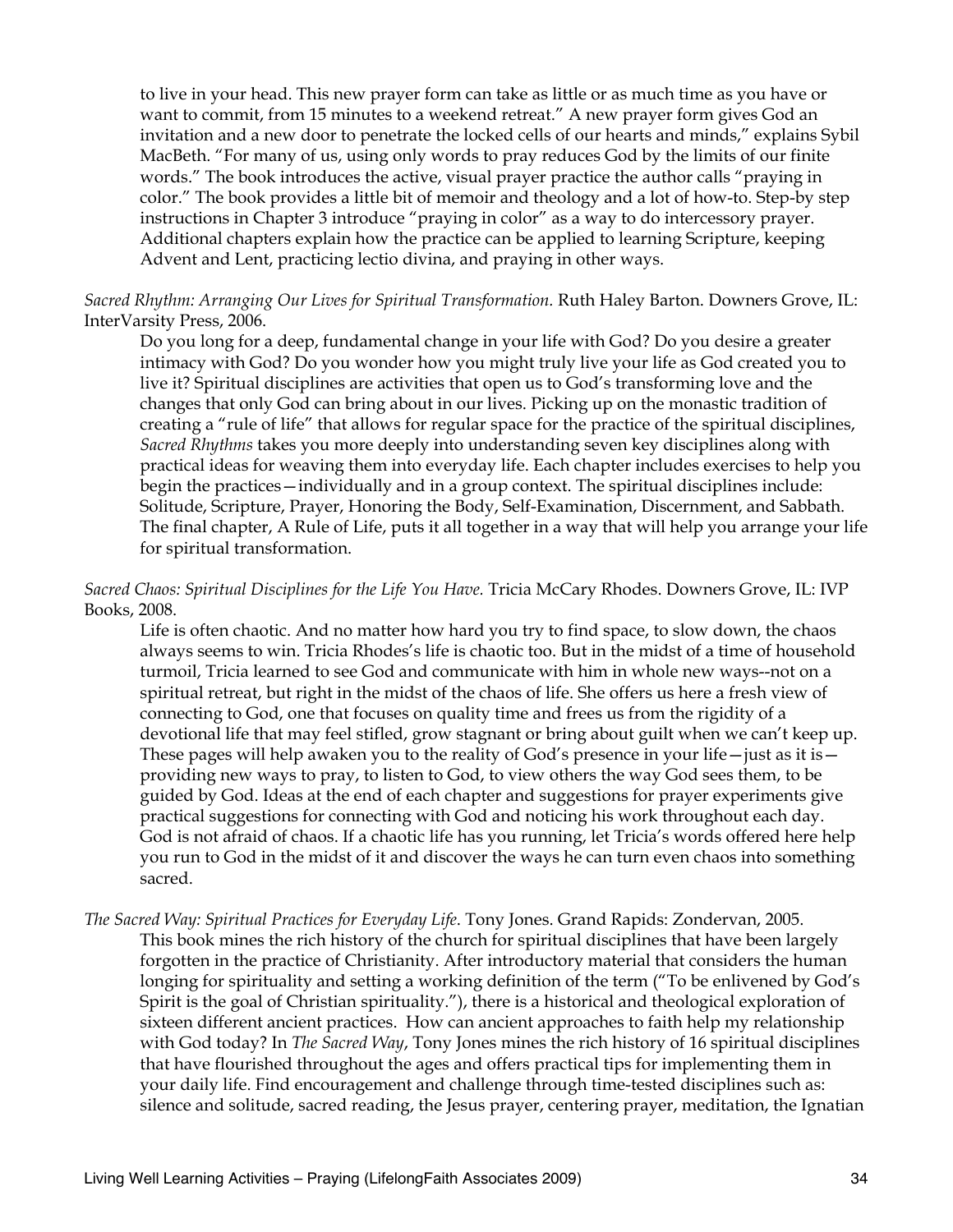Examen, icons, spiritual direction, the daily office, the labyrinth, stations of the cross, pilgrimage, fasting, sign of the cross and other bodily prayers, Sabbath, and service.

#### *Soul Feast: An Invitation to the Christian Spiritual Life*. Marjorie Thompson. Westminster/John Knox Press, 2005 (new edition).

Marjorie Thompson provides guidance and help to those who wish to explore the riches of Christian spirituality. She offers a framework for understanding the spiritual disciplines, as well as instruction for developing and nurturing those practices. Thompson's discussions on topics such as prayer, spiritual reading, worship, fasting, self-examination, hospitality, and develop a rule of life are clear, practical, and inspirational. The book has been redesigned to appeal to contemporary spiritual-seekers and repackaged for easier use in study and reflection.

#### *Spiritual Disciplines Handbook: Practices that Transform Us*. Adele Ahlberg Calhoun. Downers Grove, IL: IVP Books, 2005.

Fasting. Solitude. Contemplative prayer. Lectio divina. Have you heard about these practices and wanted to try them? Have you wandered from one practice to another not sure quite what to do? Are you overwhelmed by all the to-dos of your spiritual life? We have good desires—for a more intimate prayer life, perhaps, or deeper insight from God's Word—but we don't know how to get there. So we give up our pursuit, tired from wandering aimlessly, and end up feeling guilty and more distant from God instead of closer. In the *Spiritual Disciplines Handbook* Adele Calhoun gives us directions for our journey toward intimacy with Christ. While the word discipline may make us want to run and hide, the author shows how desires and discipline work together to lead us to the transformation we're longing for—the transformation only Christ can bring. Instead of just giving information about spiritual disciplines, this *Handbook* is full of practical, accessible guidance that helps you actually do them.

*When in Doubt, Sing: Prayer in Daily Life.* Jane Redmont. Notre Dame, IN: Sorin Books, 2008. In this book, Jane Redmont will change the way you think about prayer. Without rules, with rigid doctrine, this book will enhance your prayer life—whether you pray daily, have stopped praying, have just begun praying, or have never prayed at all. Drawing on her own prayer life as well as the prayer experiences of friends and strangers, Jane Redmont offers a practical compilation of prayer types sure to enliven any reader's spiritual practice. This book is both a rich, practical compendium of prayer types (such as centering prayer, praying with icons, and lectio divina) and a warmly personal guide to enlivening your spiritual life. Twenty-seven chapters provide a diversity of prayer forms and styles. She emphasizes that what is effective and meaningful for one person might not be so for another. She implores you to forget what you've learned if it no longer works for you, but to remember the traditions and practices that nourish and sustain you.

## **For Children and Families**

- *Amen! Prayers for Families with Children.* Kathleen Finley. Liguori, MO: Liguori Press, 2005. This book provides a variety of short family prayers that can be easily woven into family life and prayed at mealtime. The book includes: Daily Prayers, Seasonal Prayers, and Special Occasion Prayers.
- *A Parent's Guide to Prayer.* Kathy Hendricks. New London, CT: Twenty-Third Publications, 2004. The focus of this books is threefold: 1) to help parents deepen their own understanding, knowledge, and experience of prayer; 2) to provide a guide for teaching children how to pray as they go through the various stages of life; and 3) to offer ideas, resources, and suggestions for praying together as a family.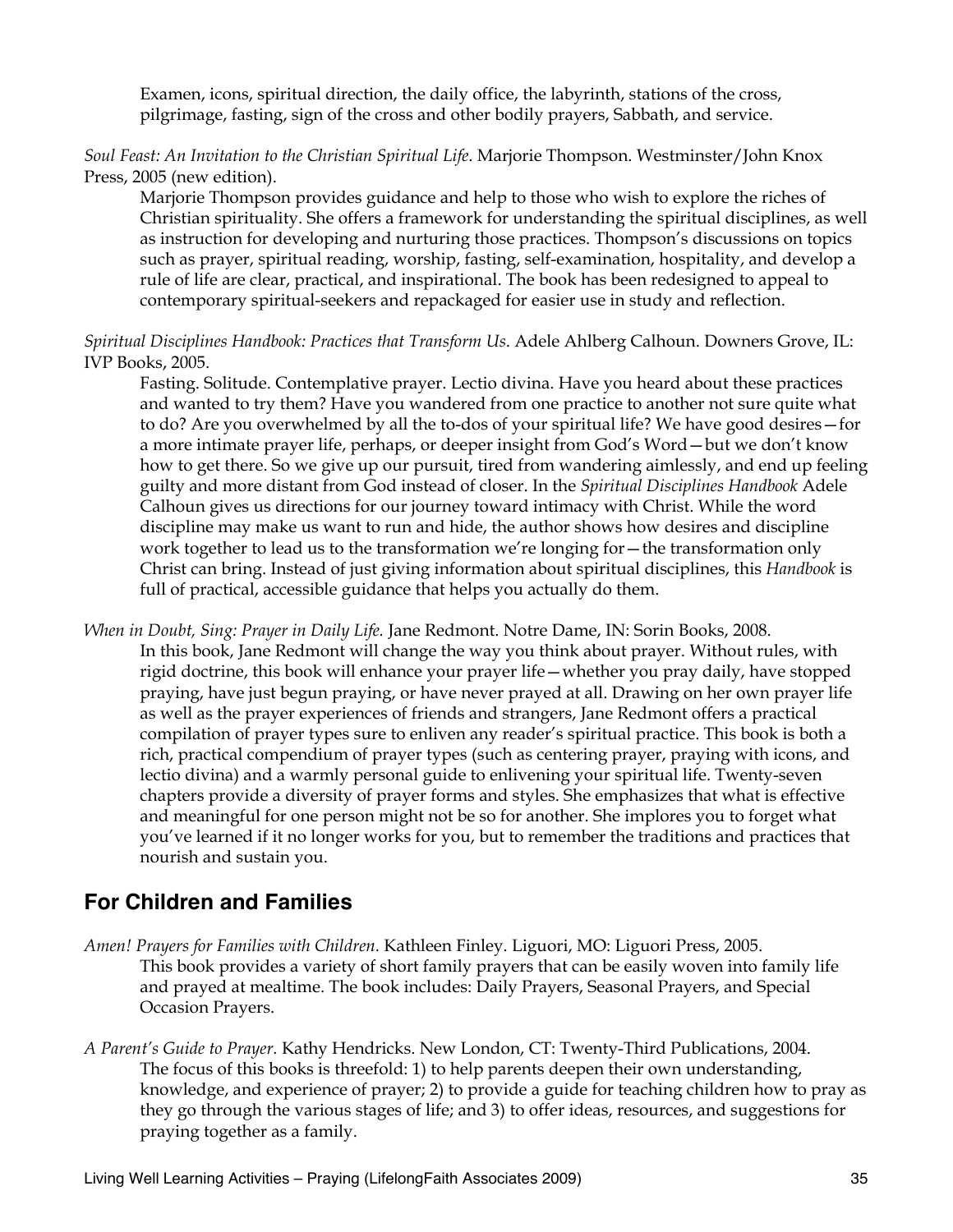*At Home with God: Family Devotions for the School Year.* Anne Broyles, Marilyn Brown Oden, Elizabeth Lynd Escamilla, Paul Lynd Escamilla. Nashville: Upper Room Books, 2002.

Many of today's families struggle in nurturing their children in the Christian faith beyond attending church services. Finding time at home to talk together about faith can be challenging when so much else demands attention. *At Home with God* gives families with school-age children (ages 6 to 11) solid spiritual help. Designed to bring a family together in worship at home for 10 to 15 minutes each day, the devotions require little to no advance preparation and speak to families large and small. You'll find pages for the days from September through May: daily devotions based on specific scriptures, prayers and litanies to say and learn together, stories and activities to share, songs to sing with familiar melodies, colorful illustrations and symbols to direct young readers, and articles to help adult family members prepare.

#### *Bless This House: Prayers for Families and Children.* Gregory Wolfe, Suzanne M. Wolfe. San Francisco: Jossey-Bass, 2004.

An excellent foundation for all families desiring to begin, renew, or deepen their spiritual journey together, Bless This House features dozens of prayers appropriate for both everyday and special events, including mealtimes, bedtime, holidays, and religious celebrations, as well as prayers for siblings, pets, and the ill or dying. With wisdom and practical advice, parents Gregory and Suzanne Wolfe provide helpful suggestions for introducing the concept of prayer to young minds and dealing with potential obstacles like boredom or short attention spans. Teaching our children to pray opens the door for their spiritual development, but just as importantly, it becomes a path to spiritual renewal for parents as well. Chapters include: The Earthy Spirituality of Family Life, How and Why We Pray, The Soul in Paraphrase: Stages in Your Child's Prayer Life (and Yours), Praying Together as a Family: A How-To Guide, and The Prayers (dozens of prayers to prayer alone or with your family).

- *Children and Prayer: A Shared Pilgrimage.* Betty Shannon Cloyd. Nashville: Upper Room Books, 1997. Have you tiptoed into your child's bedroom to catch a glimpse of him or her in peaceful sleep? Children are truly a gift from God. Yes, even when they're awake and unruly! It's an awesome responsibility to nurture the spiritual life of kids among all the other demands. For parents, teachers and caregivers who wonder just how to do that when their own spirituality may at times feel tenuous, Children and Prayer will be a welcome guide. "If we as people of faith value our children, we will recognize that one of our most significant responsibilities is to help them stay in touch with their spiritual selves," writes author and Christian educator, Betty Cloyd. "For children to be able to do this, they need to be allowed time and space to grow in their understanding of God." More than a theoretical exploration of children's spirituality, this is a very practical book for parents who want specific help in developing a life of prayer and spiritual awareness in their homes. Cloyd explains the concepts of teaching faith to children and includes prayers written by them, prayers you can pray with children, interviews and resources for further study.
- *Friend Jesus: Prayers for Children*. Gaynell Bordes Cronin. Cincinnati: St. Anthony Messenger Press, 1999. Each child, if given a chance, wants to sit quietly and find within his or her own heart a place to welcome God. Prayer is simply being in touch with God. Friend Jesus you will find prayers that acknowledge a child's ordinary experiences and moments. There are prayers for your child to say alone, with and for others, and for those they carry in their hearts throughout the day. "Prayers for the Week" invites children to pray together as a family. "Prayers for Me" moves a child into personal prayer, naming places, times and activities where he or she turns to God, in good times and bad. "Prayers for Others" encourages children to recognize their oneness with others. "Prayers for Special Times" celebrates the feasts and seasons of our calendar and remembers who God is and what God has done for us.